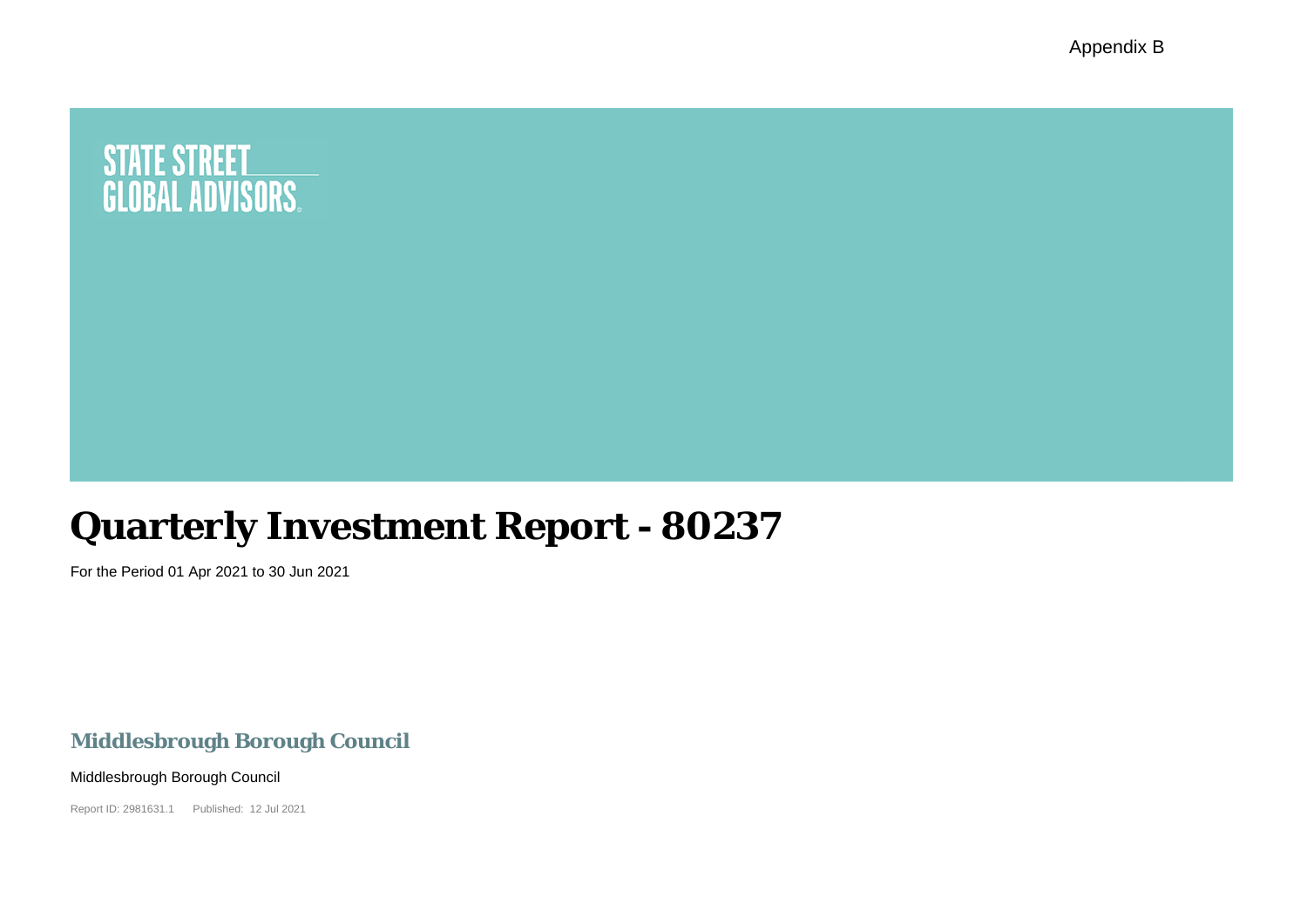## **Table of Contents**

| Passive Equity Portfolio (1999) (1999) (1999) (1999) (1999) (1999) (1999) (1999) (1999) (1999) (1999) (1999) (1999) (1999) (1999) (1999) (1999) (1999) (1999) (1999) (1999) (1999) (1999) (1999) (1999) (1999) (1999) (1999) (      |
|-------------------------------------------------------------------------------------------------------------------------------------------------------------------------------------------------------------------------------------|
| Europe ex UK ESG Screened Index Equity Sub-Fund Decrees and Construction of the construction of the construction of the construction of the construction of the construction of the construction of the construction of the co      |
| North America ESG Screened Index Equity Sub-Fund <b>Figure 2018</b> 2014 12:00 America 2014 2015 2016 2017 2018 2019 2019                                                                                                           |
| Japan ESG Screened Index Equity Sub-Fund process and contract the contract of the contract of the contract of the contract of the contract of the contract of the contract of the contract of the contract of the contract of       |
| 13. Asia Pacific ex Japan ESG Screened Index Equity Sub-Fund <b>Exerces Construction Construction Construction</b> and the Construction of the Construction of the Construction of the Construction of the Construction of the Cons |
|                                                                                                                                                                                                                                     |
| Important Information (1999) (1999) (1999) (1999) (1999) (1999) (1999) (1999) (1999) (1999) (1999) (1999) (1999) (1999) (1999) (1999) (1999) (1999) (1999) (1999) (1999) (1999) (1999) (1999) (1999) (1999) (1999) (1999) (199      |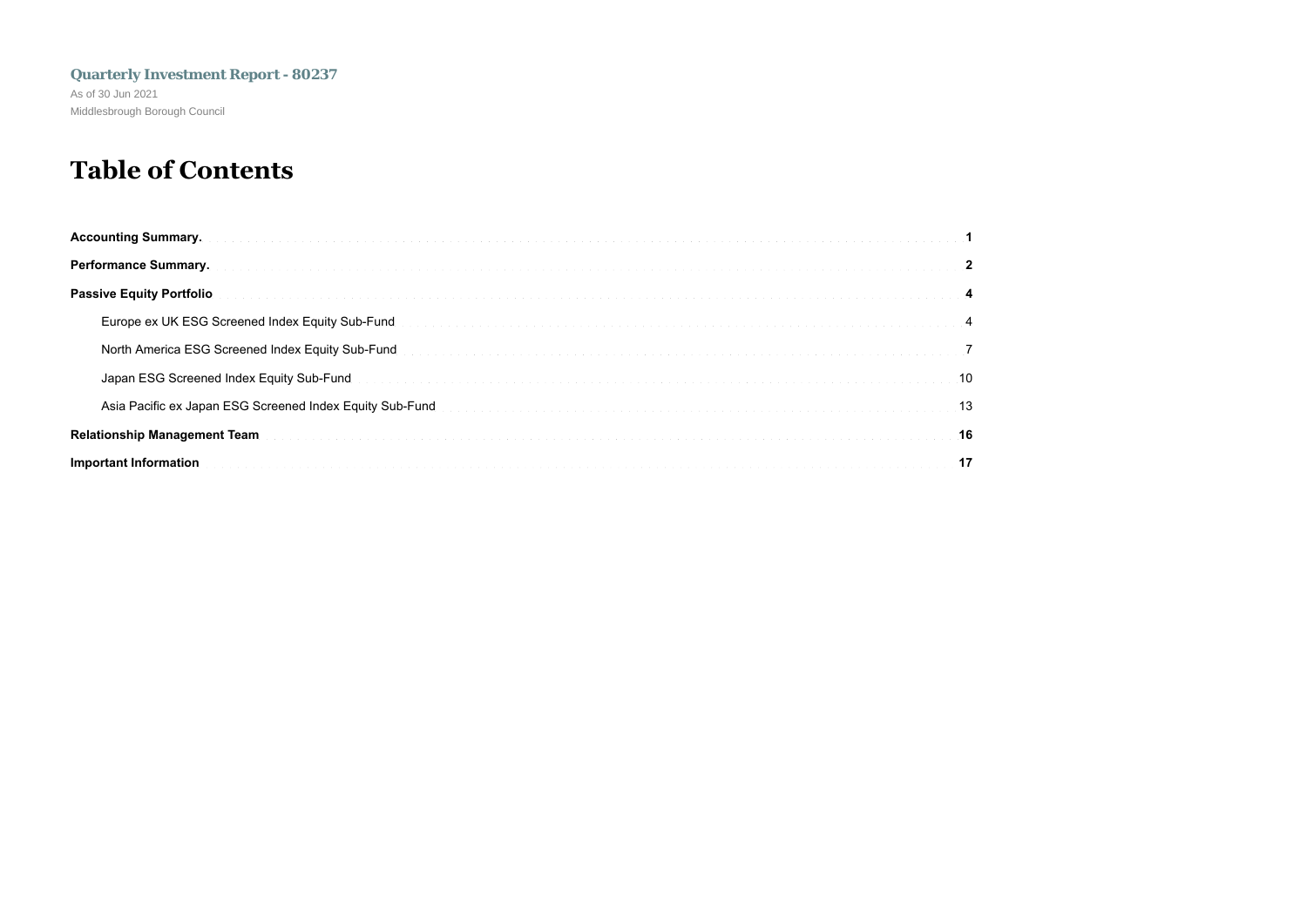<span id="page-2-0"></span>As of 30 Jun 2021 Middlesbrough Borough Council

## **Accounting Summary** (expressed in GBP) As of 30 Jun 2021

## **Middlesbrough Borough Council**

|                                                             | <b>Market Value</b><br>01 Apr 2021 |         | <b>Contributions</b> | <b>Withdrawals</b> | <b>Change in Market Value</b> | <b>Market Value</b><br>30 Jun 2021 |         |
|-------------------------------------------------------------|------------------------------------|---------|----------------------|--------------------|-------------------------------|------------------------------------|---------|
| <b>Passive Equity Portfolio</b>                             |                                    |         |                      |                    |                               |                                    |         |
| North America ESG Screened Index Equity Sub-<br>Fund        | 467.716.328                        | 37.86%  | $\Omega$             | 441.148.868        | 9.515.679                     | 36.083.139                         | 5.86%   |
| Europe ex UK ESG Screened Index Equity Sub-<br><b>Fund</b>  | 207.819.269                        | 16.82%  | $\Omega$             | 95,396,731         | 12.279.611                    | 124.702.149                        | 20.26%  |
| Japan ESG Screened Index Equity Sub-Fund                    | 108.265.619                        | 8.76%   | 0                    |                    | (624, 889)                    | 107.640.730                        | 17.49%  |
| Asia Pacific ex Japan ESG Screened Index Equity<br>Sub-Fund | 451,647,945                        | 36.56%  | 0                    | 123.454.401        | 18.977.779                    | 347.171.324                        | 56.40%  |
| <b>Total</b>                                                | 1.235.449.161                      | 100.00% | 0                    | 660,000,000        | 40.148.181                    | 615.597.342                        | 100.00% |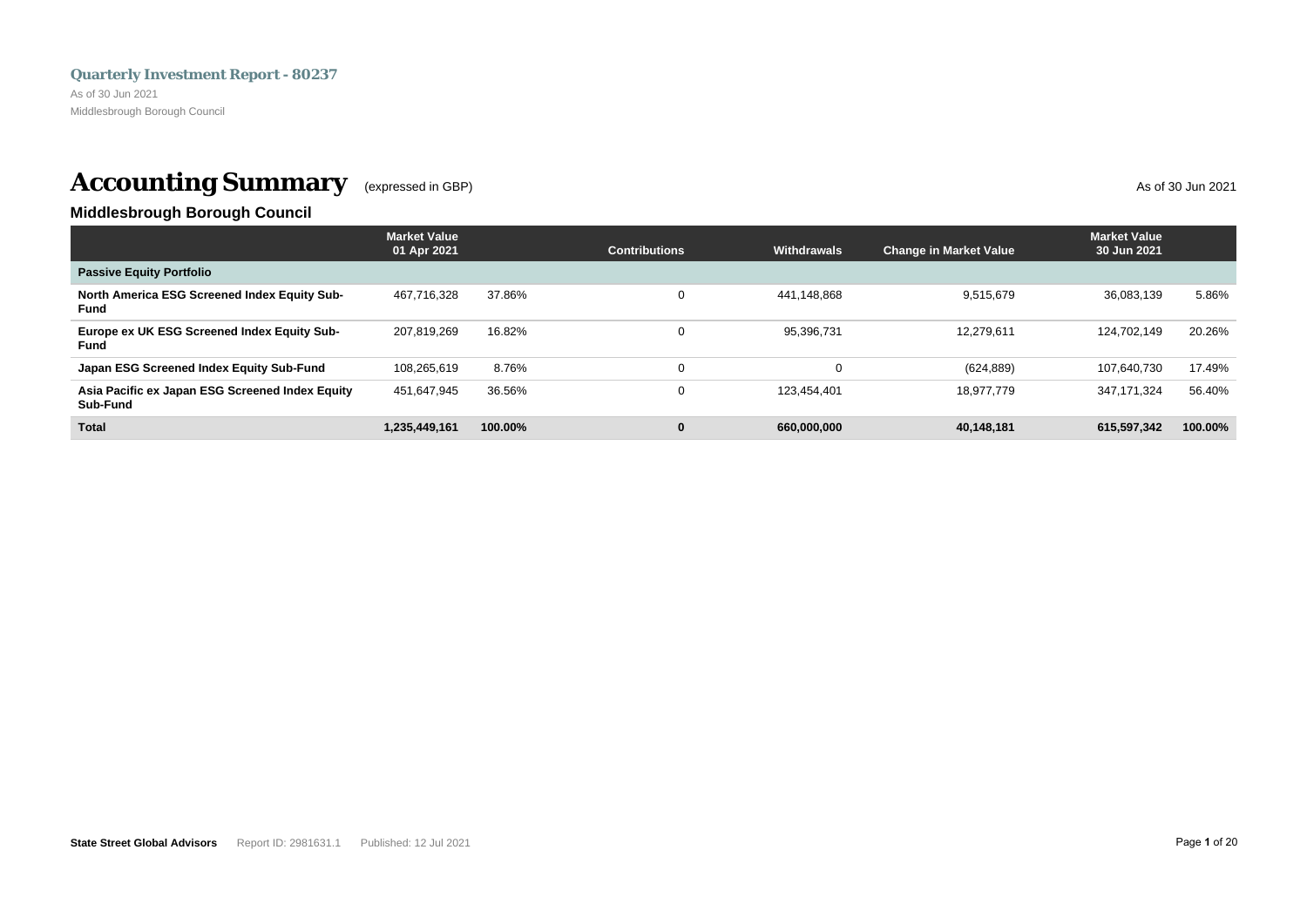<span id="page-3-0"></span>As of 30 Jun 2021 Middlesbrough Borough Council

## **Performance Summary** (expressed in GBP) **As of 30 Jun 2021**

**Middlesbrough Borough Council**

|                                                             | 1 Month | 3 Months | <b>YTD</b> | 1 Year | 3 Years | 5 Years | 10 Years | Inception   |
|-------------------------------------------------------------|---------|----------|------------|--------|---------|---------|----------|-------------|
| <b>Passive Equity Portfolio</b>                             |         |          |            |        |         |         |          |             |
| North America ESG Screened Index Equity Sub-Fund            |         |          |            |        |         |         |          | 21 Sep 2018 |
| <b>Total Returns</b>                                        | 5.72%   | 8.80%    | 13.96%     | 27.36% | N/A     | N/A     | N/A      | 15.80%      |
| FTSE NORTH AMERICA EX<br>CONTROVERSIES EX CW INDEX          | 5.69%   | 8.71%    | 13.71%     | 27.05% | N/A     | N/A     | N/A      | 15.65%      |
| <b>Difference</b>                                           | 0.03%   | 0.09%    | 0.25%      | 0.31%  | N/A     | N/A     | N/A      | 0.15%       |
| <b>Total Returns (Net)</b>                                  | 5.72%   | 8.80%    | 13.95%     | 27.34% | N/A     | N/A     | N/A      | N/A         |
| FTSE NORTH AMERICA EX<br>CONTROVERSIES EX CW INDEX          | 5.69%   | 8.71%    | 13.71%     | 27.05% | N/A     | N/A     | N/A      | N/A         |
| <b>Difference</b>                                           | 0.03%   | 0.09%    | 0.24%      | 0.29%  | N/A     | N/A     | N/A      | N/A         |
| Europe ex UK ESG Screened Index Equity Sub-Fund             |         |          |            |        |         |         |          | 26 Sep 2018 |
| <b>Total Returns</b>                                        | 1.76%   | 8.30%    | 10.98%     | 22.60% | N/A     | N/A     | N/A      | 9.16%       |
| FTSE DEVELOPED EUROPE EX UK<br>EX CONTROVERSIES EX CW INDEX | 1.75%   | 8.13%    | 10.75%     | 22.54% | N/A     | N/A     | N/A      | 9.16%       |
| <b>Difference</b>                                           | 0.01%   | 0.17%    | 0.23%      | 0.06%  | N/A     | N/A     | N/A      | $0.00\%$    |
| <b>Total Returns (Net)</b>                                  | 1.76%   | 8.30%    | 10.97%     | 22.58% | N/A     | N/A     | N/A      | N/A         |
| FTSE DEVELOPED EUROPE EX UK<br>EX CONTROVERSIES EX CW INDEX | 1.75%   | 8.13%    | 10.75%     | 22.54% | N/A     | N/A     | N/A      | N/A         |
| <b>Difference</b>                                           | 0.01%   | 0.17%    | 0.22%      | 0.04%  | N/A     | N/A     | N/A      | N/A         |
| Japan ESG Screened Index Equity Sub-Fund                    |         |          |            |        |         |         |          | 01 Jun 2001 |
| <b>Total Returns</b>                                        | 2.62%   | $-0.58%$ | 0.57%      | 11.81% | 5.67%   | 9.84%   | 9.27%    | 4.41%       |
| FTSE JAPAN EX CONTROVERSIES<br>EX CW INDEX                  | 2.61%   | $-0.61%$ | 0.36%      | 11.57% | 5.58%   | 9.79%   | 9.24%    | 4.27%       |
| <b>Difference</b>                                           | 0.01%   | 0.03%    | 0.21%      | 0.24%  | 0.09%   | 0.05%   | 0.03%    | 0.14%       |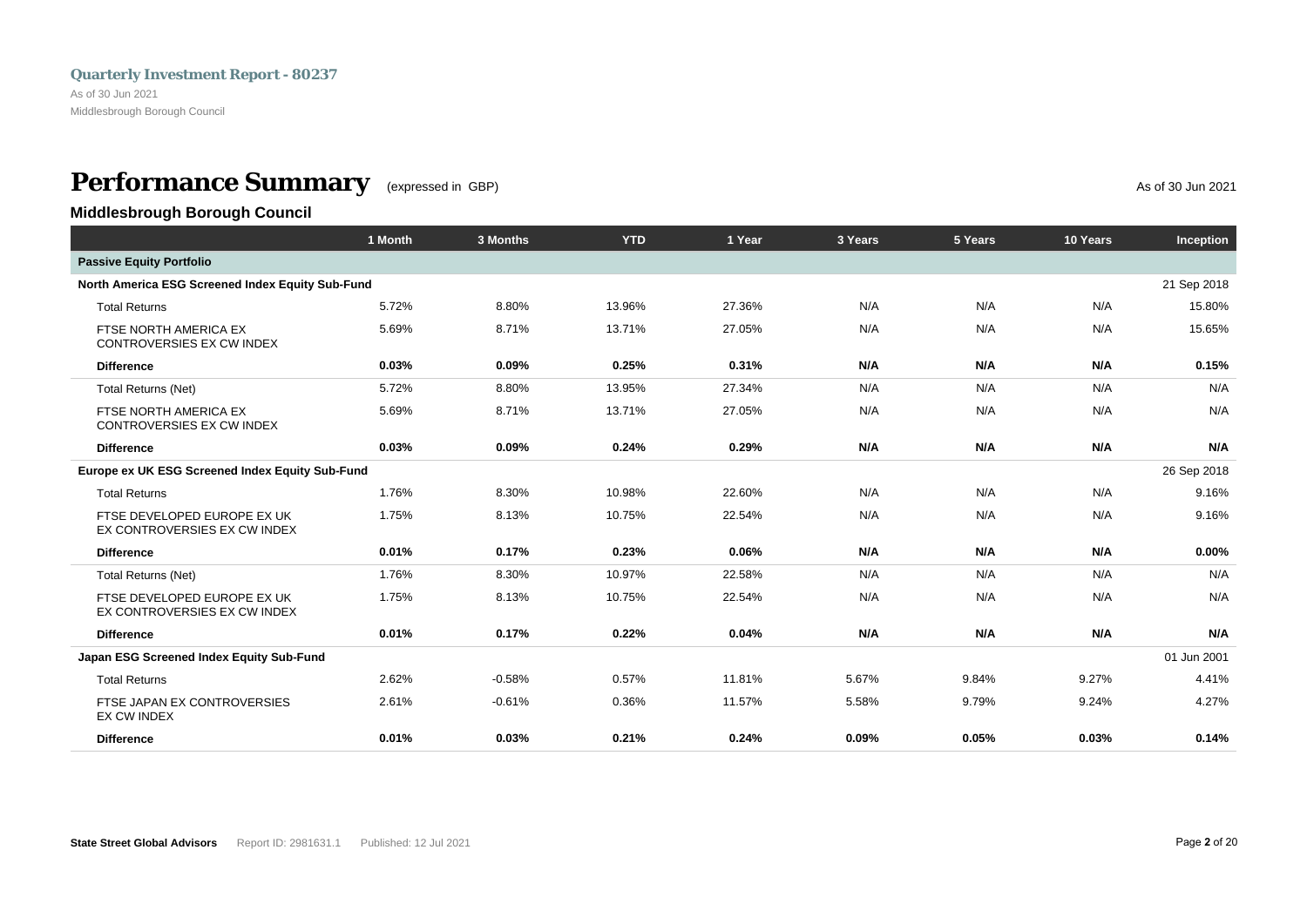As of 30 Jun 2021 Middlesbrough Borough Council

## **Middlesbrough Borough Council**

|                                                                                | 1 Month   | 3 Months  | <b>YTD</b> | 1 Year    | 3 Years | 5 Years | 10 Years | Inception   |
|--------------------------------------------------------------------------------|-----------|-----------|------------|-----------|---------|---------|----------|-------------|
| <b>Total Returns (Net)</b>                                                     | 2.62%     | $-0.58%$  | 0.57%      | 11.80%    | N/A     | N/A     | N/A      | N/A         |
| FTSE JAPAN EX CONTROVERSIES<br>EX CW INDEX                                     | 2.61%     | $-0.61%$  | 0.36%      | 11.57%    | N/A     | N/A     | N/A      | N/A         |
| <b>Difference</b>                                                              | 0.01%     | 0.03%     | 0.21%      | 0.23%     | N/A     | N/A     | N/A      | N/A         |
| Asia Pacific ex Japan ESG Screened Index Equity Sub-Fund                       |           |           |            |           |         |         |          | 01 Jun 2001 |
| <b>Total Returns</b>                                                           | 2.32%     | 4.86%     | 7.66%      | 29.05%    | 9.05%   | 11.91%  | 7.66%    | 10.35%      |
| FTSE DEVELOPED ASIA PACIFIC EX<br>JAPAN EX CONTROVERSIES EX CW<br><b>INDEX</b> | 2.38%     | 4.88%     | 7.74%      | 29.12%    | 9.04%   | 11.88%  | 7.64%    | 10.29%      |
| <b>Difference</b>                                                              | $-0.06\%$ | $-0.02\%$ | $-0.08\%$  | $-0.07\%$ | 0.01%   | 0.03%   | $0.02\%$ | 0.06%       |
| Total Returns (Net)                                                            | 2.32%     | 4.85%     | 7.65%      | 29.03%    | N/A     | N/A     | N/A      | N/A         |
| FTSE DEVELOPED ASIA PACIFIC EX<br>JAPAN EX CONTROVERSIES EX CW<br><b>INDEX</b> | 2.38%     | 4.88%     | 7.74%      | 29.12%    | N/A     | N/A     | N/A      | N/A         |
| <b>Difference</b>                                                              | $-0.06\%$ | $-0.03%$  | $-0.09\%$  | $-0.09\%$ | N/A     | N/A     | N/A      | N/A         |

*For information regarding performance data, including net performance data, please refer to the section entitled "Important Information" at the end of the report.*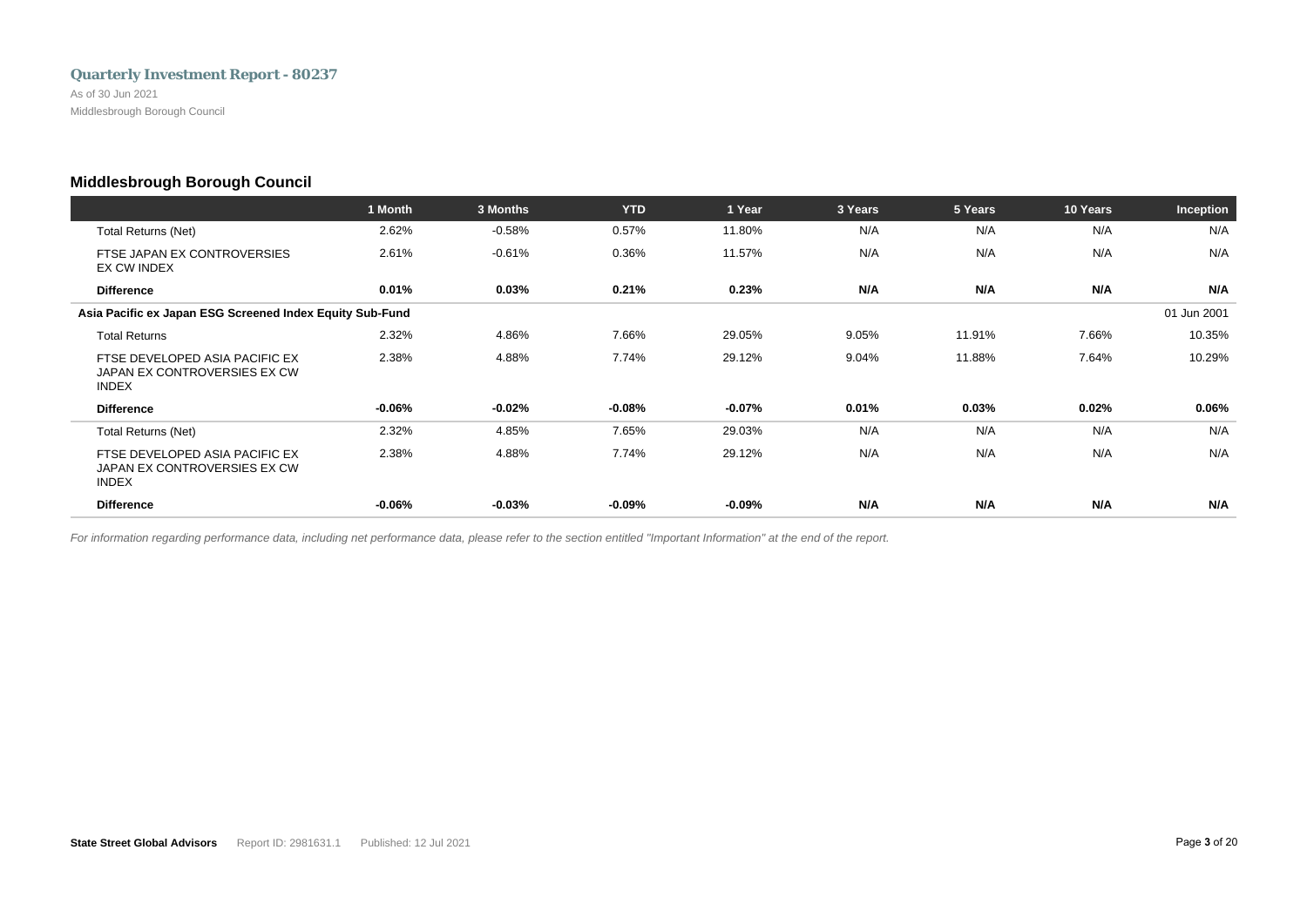## <span id="page-5-0"></span>**R-Factor<sup>TM</sup> Summary** As of 30 Jun 2021

**Europe ex UK ESG Screened Index Equity Sub-Fund**

### **Benchmark: FTSE DEVELOPED EUROPE EX UK EX CONTROVERSIES EX CW INDEX**

| <b>R-Factor Summary</b> | <b>Fund</b> | <b>Benchmark</b> | <b>Difference</b> |
|-------------------------|-------------|------------------|-------------------|
| R-Factor                | 71.86       | 71.87            | $-0.01$           |
| <b>ESG</b>              | 72.68       | 72.69            | $-0.01$           |
| Corporate Governance    | 44.11       | 44.12            | $-0.01$           |

Source: SSGA. Holdings as of 30 Jun 2021, R-Factor data as of 31 May 2021.

### **What is R-Factor?**

R-Factor™ is built off a transparent scoring methodology that leverages the Sustainability Accounting Standards Board (SASB) Materiality Map, corporate governance codes, and inputs from four best-inclass ESG data providers. R-Factor supports the development of sustainable capital markets by giving investors the ability to invest in solutions that integrate financially material ESG data while incentivizing companies to improve their ESG practices and disclosure in areas that matter.

| <b>Fund Coverage</b>                    | Count | Percent of<br>Total<br><b>Securities</b> | <b>Percent of Total</b><br><b>Market Value</b> |
|-----------------------------------------|-------|------------------------------------------|------------------------------------------------|
| <b>R-Factor Securities Coverage</b>     | 442   | 98.88%                                   | 99.81%                                         |
| Total Number of Securities in Portfolio | 447   |                                          |                                                |

Source: Factset/SSGA. Holdings as of 30 Jun 2021, R-Factor data as of 31 May 2021.

| <b>Fund R-Factor Profile</b> |                   |        |  |  |
|------------------------------|-------------------|--------|--|--|
|                              | Not Available     | 0.19%  |  |  |
|                              | Laggard           | 0.18%  |  |  |
|                              | Underperformer    | 1.30%  |  |  |
|                              | Average Performer | 9.53%  |  |  |
|                              | Outperformer      | 24.25% |  |  |
|                              | Leader            | 64.55% |  |  |



Source: Factset/SSGA. Holdings as of 30 Jun 2021, R-Factor data as of 31 May 2021.

| <b>Top 10 Positions</b>  | <b>Fund Weight</b> | <b>Benchmark</b><br>Weight |          | Difference R-Factor Rating |
|--------------------------|--------------------|----------------------------|----------|----------------------------|
| Nestle S.A.              | 4.20%              | 4.20%                      | $-0.01%$ | 87.43                      |
| <b>ASML Holding NV</b>   | 3.25%              | 3.25%                      | $-0.01%$ | 76.95                      |
| Roche Holding Ltd        | 3.23%              | 3.13%                      | 0.10%    | 66.24                      |
| LVMH Moet Hennessy Louis | 2.34%              | 2.34%                      | $0.00\%$ | 79.02                      |
| <b>SAP SE</b>            | 1.87%              | 1.87%                      | $0.00\%$ | 82.69                      |
| Novo Nordisk A/S Class B | 1.63%              | 1.62%                      | 0.01%    | 73.46                      |
| Siemens AG               | 1.43%              | 1.42%                      | 0.01%    | 76.60                      |
| Sanofi                   | 1.36%              | 1.36%                      | 0.00%    | 81.58                      |
| <b>TotalEnergies SE</b>  | 1.31%              | 1.31%                      | $-0.01%$ | 77.26                      |
| L'Oreal SA               | 1.29%              | 1.28%                      | 0.01%    | 89.98                      |

Source: Factset/SSGA. Holdings as of 30 Jun 2021, R-Factor data as of 31 May 2021.

| <b>Top 5 R-Factor Ratings</b> |                                       |          |          |       |
|-------------------------------|---------------------------------------|----------|----------|-------|
| Unibail-Rodamco-Westfield     | 0.14%                                 | 0.14%    | $0.00\%$ | 97.22 |
| Covivio SA                    | 0.05%                                 | 0.05%    | $0.00\%$ | 94.16 |
| Henkel AG & Co. KGaA          | 0.11%                                 | $0.11\%$ | $0.00\%$ | 93.64 |
| Henkel AG & Co. KGaA Pref     | 0.22%                                 | 0.22%    | $0.00\%$ | 93.64 |
| Industria de Diseno Textil S  | 0.44%                                 | 0.44%    | $0.00\%$ | 93.16 |
| _ _ _ _ _ _ _ _ _ _ _ _ _ _   | $\sim$ $\sim$ $\sim$ $\sim$<br>$   -$ |          | ----     |       |

Source: Factset/SSGA. Holdings as of 30 Jun 2021, R-Factor data as of 31 May 2021.

| <b>Bottom 5 R-Factor Ratings</b> |       |       |          |       |
|----------------------------------|-------|-------|----------|-------|
| Sofina SA                        | 0.08% | 0.08% | $0.00\%$ | 26.94 |
| EXOR N.V.                        | 0.10% | 0.10% | $0.00\%$ | 27.20 |
| CTS Eventim AG & Co. KGa         | 0.05% | 0.04% | $0.00\%$ | 32.42 |
| <b>EMS-CHEMIE HOLDING AG</b>     | 0.09% | 0.08% | $0.00\%$ | 32.98 |
| <b>PSP Swiss Property AG</b>     | 0.07% | 0.07% | $0.00\%$ | 33.60 |

Source: Factset/SSGA. Holdings as of 30 Jun 2021, R-Factor data as of 31 May 2021.

The R-Factor summary reflects certain ESG characteristics only, and does not reflect the portfolio's performance. Certain instruments such as cash & derivatives are excluded. ESG analytics data reported on a one month lag relative to monthly performance reporting period. Please see Important Information section for more information and definitions of the ESG Metrics presented.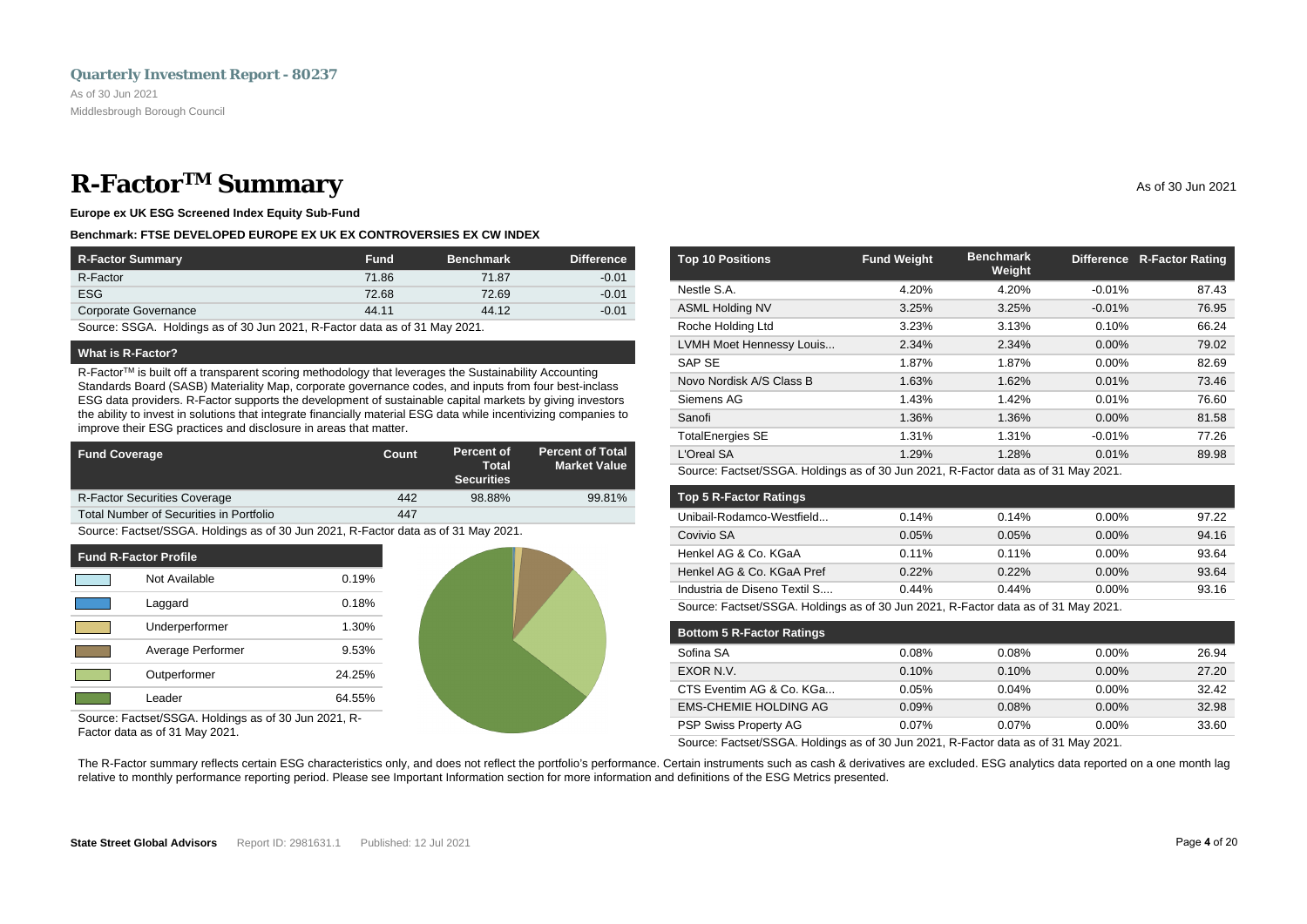## **Climate Profile** As of 30 Jun 2021

### **Europe ex UK ESG Screened Index Equity Sub-Fund**

### **Benchmark: FTSE DEVELOPED EUROPE EX UK EX CONTROVERSIES EX CW INDEX**



Source: SSGA Holdings as of 30 Jun 2021. Trucost data as of 31 May 2021.



Source: SSGA Holdings as of 30 Jun 2021. Trucost data as of 31 May 2021.



Source: SSGA Holdings as of 30 Jun 2021. Trucost data as of 31 May 2021.



Source: SSGA Holdings as of 30 Jun 2021. Trucost data as of 31 May 2021.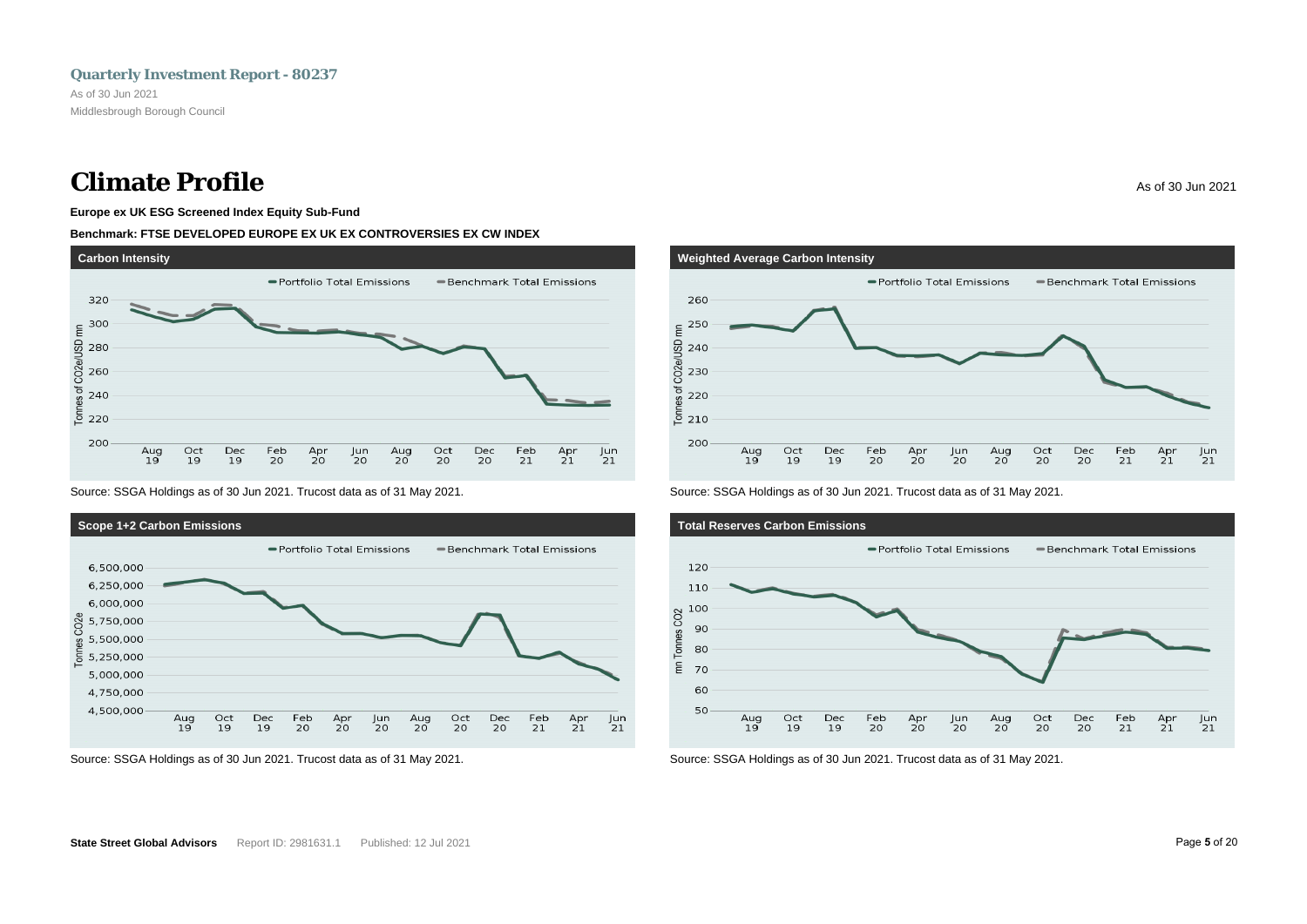## **Stewardship Profile** As of 30 Jun 2021

**Europe ex UK ESG Screened Index Equity Sub-Fund**

## **Benchmark: FTSE DEVELOPED EUROPE EX UK EX CONTROVERSIES EX CW INDEX**

| <b>Stewardship Profile</b>   | Q1 2021 |
|------------------------------|---------|
| Number of Meetings Voted     | 469     |
| Number of Countries          | 14      |
| <b>Management Proposals</b>  | 1,591   |
| Votes for                    | 91.89%  |
| <b>Votes Against</b>         | 8.11%   |
| <b>Shareholder Proposals</b> | 36      |
| With Management              | 88.89%  |
| <b>Against Management</b>    | 11.11%  |

Source: SSGA as of 31 Mar 2021

Figures are based on State Street Global Advisors' general approach to voting at the companies held by the Fund at quarter end. This information is not a substitute for a proxy voting report, which can be requested through your relationship manager.

State Street Global Advisors' (SSGA) asset stewardship program is aimed at engaging with our portfolio companies on issues that impact long-term value creation across environmental, social and governance (ESG) considerations. In the recent past, SSGA has issued extensive guidance on key governance matters such as effective, independent board leadership. SSGA's current focus is on helping boards think about the possible impacts of environmental and social issues and incorporating a sustainability lens into boards' oversight of longterm strategy as a sound business practice.

| der Diversity         |                             |
|-----------------------|-----------------------------|
| <b>Women on Board</b> | <b>Number of Securities</b> |
| $\mathbf 0$           | 10                          |
| $\mathbf{1}$          | 27                          |
| 2                     | 59                          |
| 3                     | 92                          |
| $\overline{4}$        | 83                          |
| 5                     | 66                          |
| 6                     | 56                          |
| $\overline{7}$        | 33                          |
| 8                     | 10                          |
| 9                     | 8                           |
| 10                    | $\overline{2}$              |

 $10+$  1 Not Available 0 **Total 447**

Source: Factset/SSGA. Holdings as of 30 Jun 2021, Factset data as of 31 May 2021.

**Gen**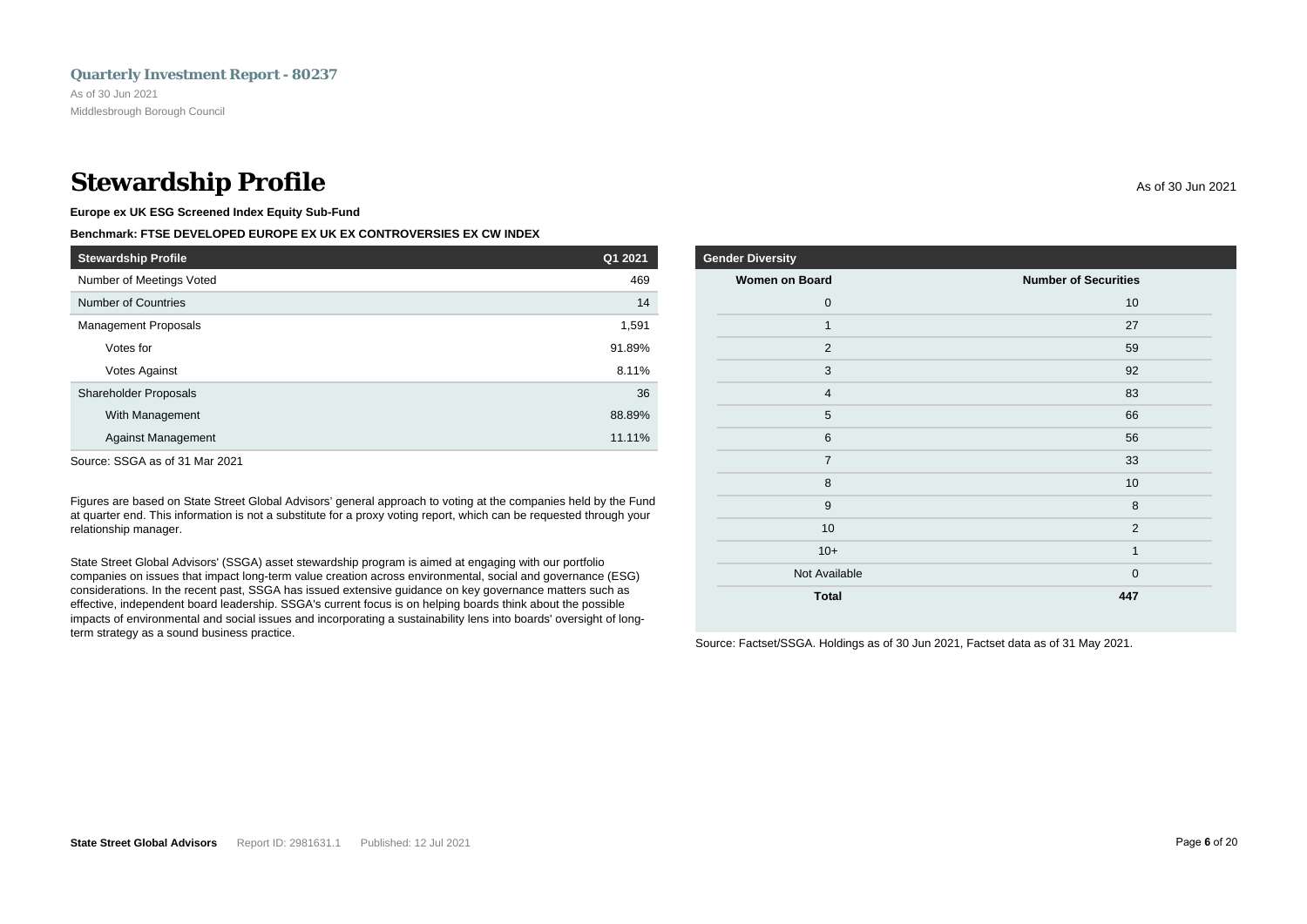## <span id="page-8-0"></span>**R-Factor<sup>TM</sup> Summary** As of 30 Jun 2021

**North America ESG Screened Index Equity Sub-Fund**

### **Benchmark: FTSE NORTH AMERICA EX CONTROVERSIES EX CW INDEX**

| <b>R-Factor Summary</b> | <b>Fund</b> | <b>Benchmark</b> | <b>Difference</b> |
|-------------------------|-------------|------------------|-------------------|
| R-Factor                | 63.60       | 63.55            | 0.05              |
| <b>ESG</b>              | 62.23       | 62.18            | 0.05              |
| Corporate Governance    | 64.24       | 64.17            | 0.07              |

Source: SSGA. Holdings as of 30 Jun 2021, R-Factor data as of 31 May 2021.

### **What is R-Factor?**

R-Factor<sup>TM</sup> is built off a transparent scoring methodology that leverages the Sustainability Accounting Standards Board (SASB) Materiality Map, corporate governance codes, and inputs from four best-inclass ESG data providers. R-Factor supports the development of sustainable capital markets by giving investors the ability to invest in solutions that integrate financially material ESG data while incentivizing companies to improve their ESG practices and disclosure in areas that matter.

| <b>Fund Coverage</b>                    | Count | Percent of<br>Total<br><b>Securities</b> | <b>Percent of Total</b><br><b>Market Value</b> |
|-----------------------------------------|-------|------------------------------------------|------------------------------------------------|
| <b>R-Factor Securities Coverage</b>     | 640   | 98.92%                                   | 99.86%                                         |
| Total Number of Securities in Portfolio | 647   |                                          |                                                |

Source: Factset/SSGA. Holdings as of 30 Jun 2021, R-Factor data as of 31 May 2021.

| <b>Fund R-Factor Profile</b> |                   |        |
|------------------------------|-------------------|--------|
|                              | Not Available     | 0.14%  |
|                              | Laggard           | 2.56%  |
|                              | Underperformer    | 4.86%  |
|                              | Average Performer | 16.50% |
|                              | Outperformer      | 37.74% |
|                              | Leader            | 38.20% |

Source: Factset/SSGA. Holdings as of 30 Jun 2021, R-Factor data as of 31 May 2021.

| <b>Top 10 Positions</b>      | <b>Fund Weight</b> | <b>Benchmark</b><br>Weight | Difference | <b>R-Factor Rating</b> |
|------------------------------|--------------------|----------------------------|------------|------------------------|
| Apple Inc.                   | 5.57%              | 5.56%                      | 0.01%      | 85.70                  |
| <b>Microsoft Corporation</b> | 5.30%              | 5.28%                      | 0.02%      | 73.68                  |
| Amazon.com Inc.              | 3.88%              | 3.86%                      | 0.02%      | 65.35                  |
| Facebook Inc. Class A        | 2.17%              | 2.15%                      | 0.02%      | 58.91                  |
| Alphabet Inc. Class A        | 1.92%              | 1.90%                      | 0.02%      | 58.54                  |
| Alphabet Inc. Class C        | 1.84%              | 1.84%                      | $0.00\%$   | 58.54                  |
| Tesla Inc                    | 1.37%              | 1.36%                      | $0.00\%$   | 62.42                  |
| <b>NVIDIA Corporation</b>    | 1.24%              | 1.24%                      | 0.00%      | 77.65                  |
| JPMorgan Chase & Co.         | 1.22%              | 1.21%                      | 0.01%      | 72.52                  |
| Visa Inc. Class A            | 1.03%              | 1.02%                      | 0.01%      | 71.45                  |

Source: Factset/SSGA. Holdings as of 30 Jun 2021, R-Factor data as of 31 May 2021.

| <b>Top 5 R-Factor Ratings</b> |            |            |          |       |
|-------------------------------|------------|------------|----------|-------|
| HP Inc.                       | 0.10%      | 0.10%      | 0.01%    | 100   |
| Cisco Systems Inc.            | 0.59%      | 0.58%      | 0.01%    | 96.24 |
| Host Hotels & Resorts Inc.    | 0.03%      | 0.03%      | $0.00\%$ | 89.53 |
| <b>Ball Corporation</b>       | 0.07%      | $0.07\%$   | $0.00\%$ | 89.32 |
| Accenture Plc Class A         | 0.48%      | 0.48%      | $-0.01%$ | 87.73 |
| _ _ _ _ _ _ _ _ _ _ _ _ _     | .<br>----- | _ _ _<br>. | ----     |       |

Source: Factset/SSGA. Holdings as of 30 Jun 2021, R-Factor data as of 31 May 2021.

| <b>Bottom 5 R-Factor Ratings</b> |          |          |          |       |
|----------------------------------|----------|----------|----------|-------|
| Lennar Corporation Class A       | 0.07%    | $0.07\%$ | $0.00\%$ | 9.52  |
| Lennar Corporation Class B       | $0.00\%$ | $0.00\%$ | $0.00\%$ | 9.52  |
| Roku Inc. Class A                | 0.13%    | 0.14%    | $-0.01%$ | 11.26 |
| Constellation Software Inc.      | 0.07%    | $0.07\%$ | $0.00\%$ | 12.12 |
| D.R. Horton Inc.                 | 0.08%    | 0.08%    | $0.00\%$ | 13.25 |

Source: Factset/SSGA. Holdings as of 30 Jun 2021, R-Factor data as of 31 May 2021.

The R-Factor summary reflects certain ESG characteristics only, and does not reflect the portfolio's performance. Certain instruments such as cash & derivatives are excluded. ESG analytics data reported on a one month lag relative to monthly performance reporting period. Please see Important Information section for more information and definitions of the ESG Metrics presented.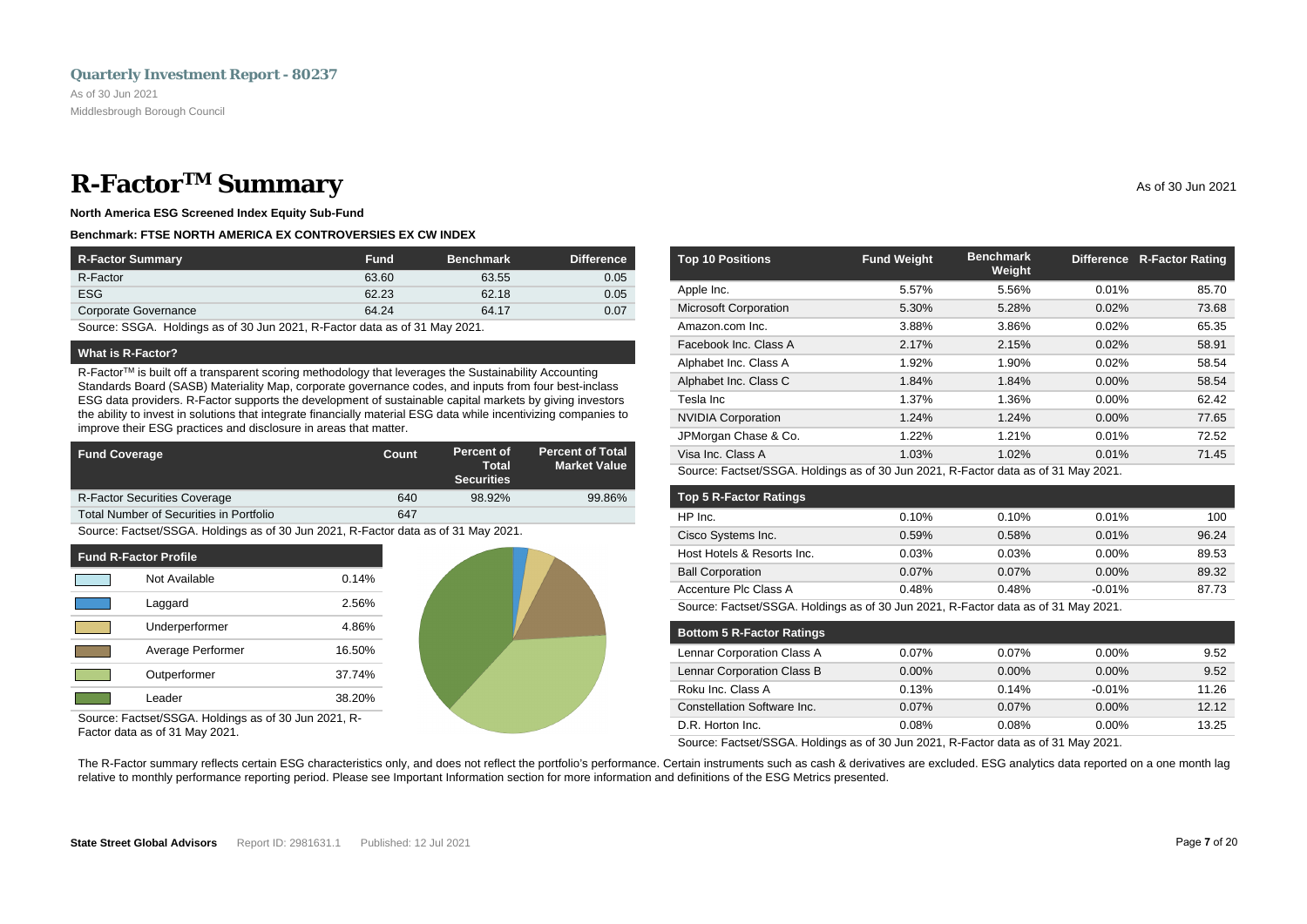## **Climate Profile** As of 30 Jun 2021

### **North America ESG Screened Index Equity Sub-Fund**

### **Benchmark: FTSE NORTH AMERICA EX CONTROVERSIES EX CW INDEX**



Source: SSGA Holdings as of 30 Jun 2021. Trucost data as of 31 May 2021.







Source: SSGA Holdings as of 30 Jun 2021. Trucost data as of 31 May 2021.



Source: SSGA Holdings as of 30 Jun 2021. Trucost data as of 31 May 2021.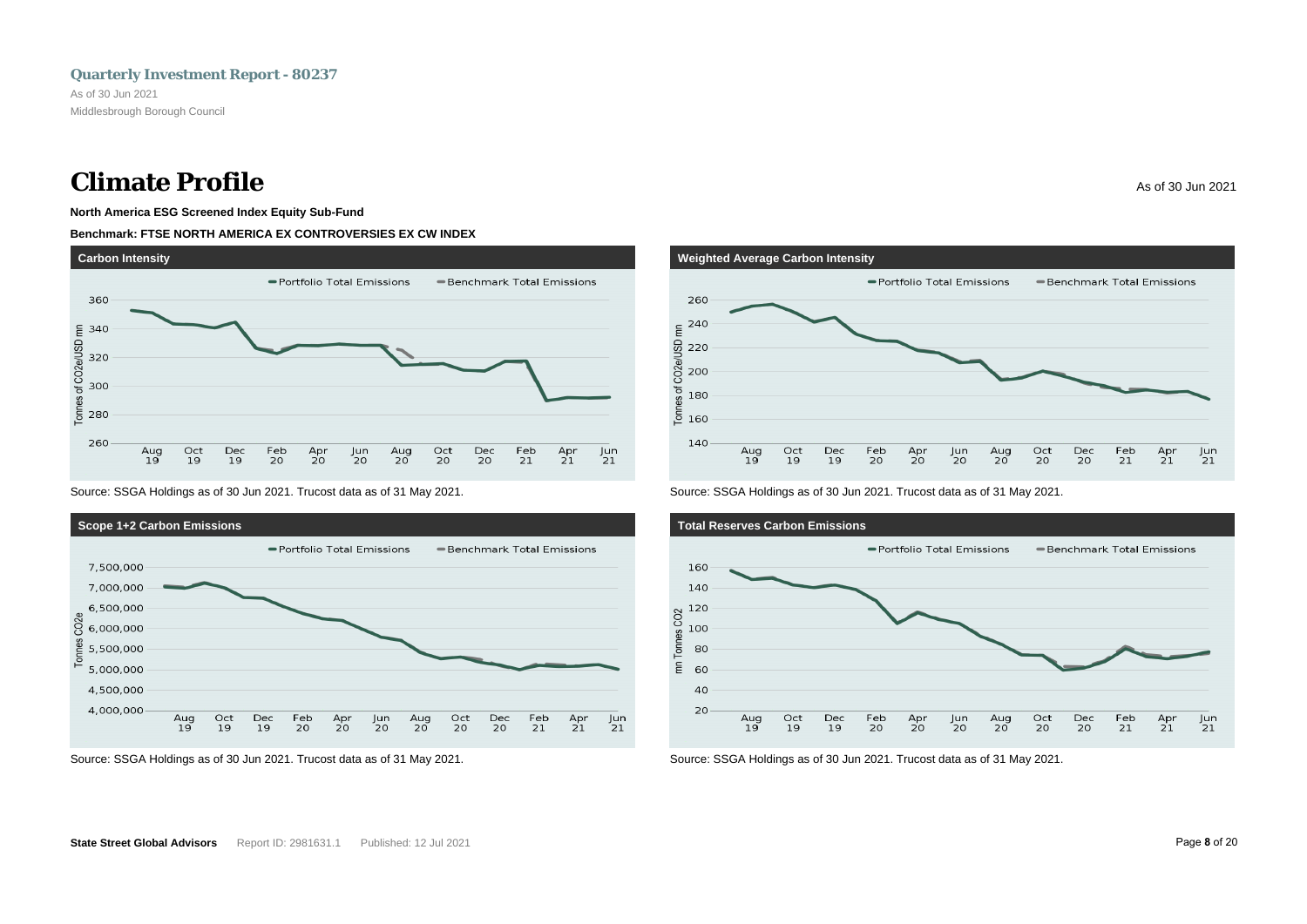## **Stewardship Profile** As of 30 Jun 2021

**North America ESG Screened Index Equity Sub-Fund**

## **Benchmark: FTSE NORTH AMERICA EX CONTROVERSIES EX CW INDEX**

| <b>Stewardship Profile</b>  | Q1 2021 |
|-----------------------------|---------|
| Number of Meetings Voted    | 617     |
| <b>Number of Countries</b>  | 7       |
| <b>Management Proposals</b> | 556     |
| Votes for                   | 92.45%  |
| <b>Votes Against</b>        | 7.55%   |
| Shareholder Proposals       | 16      |
| With Management             | 87.50%  |
| <b>Against Management</b>   | 12.50%  |

Source: SSGA as of 31 Mar 2021

Figures are based on State Street Global Advisors' general approach to voting at the companies held by the Fund at quarter end. This information is not a substitute for a proxy voting report, which can be requested through your relationship manager.

State Street Global Advisors' (SSGA) asset stewardship program is aimed at engaging with our portfolio companies on issues that impact long-term value creation across environmental, social and governance (ESG) considerations. In the recent past, SSGA has issued extensive guidance on key governance matters such as effective, independent board leadership. SSGA's current focus is on helping boards think about the possible impacts of environmental and social issues and incorporating a sustainability lens into boards' oversight of longterm strategy as a sound business practice.

| <b>Gender Diversity</b> |                             |
|-------------------------|-----------------------------|
| <b>Women on Board</b>   | <b>Number of Securities</b> |
| $\mathbf 0$             | 1                           |
| $\mathbf{1}$            | 33                          |
| 2                       | 150                         |
| 3                       | 230                         |
| $\overline{4}$          | 146                         |
| 5                       | 57                          |
| 6                       | 20                          |
| $\overline{7}$          | 5                           |
| 8                       | $\overline{2}$              |
| 9                       | $\mathbf{0}$                |
| 10                      | $\mathbf 0$                 |
| $10+$                   | $\mathbf{0}$                |

Not Available 3 **Total 647**

Source: Factset/SSGA. Holdings as of 30 Jun 2021, Factset data as of 31 May 2021.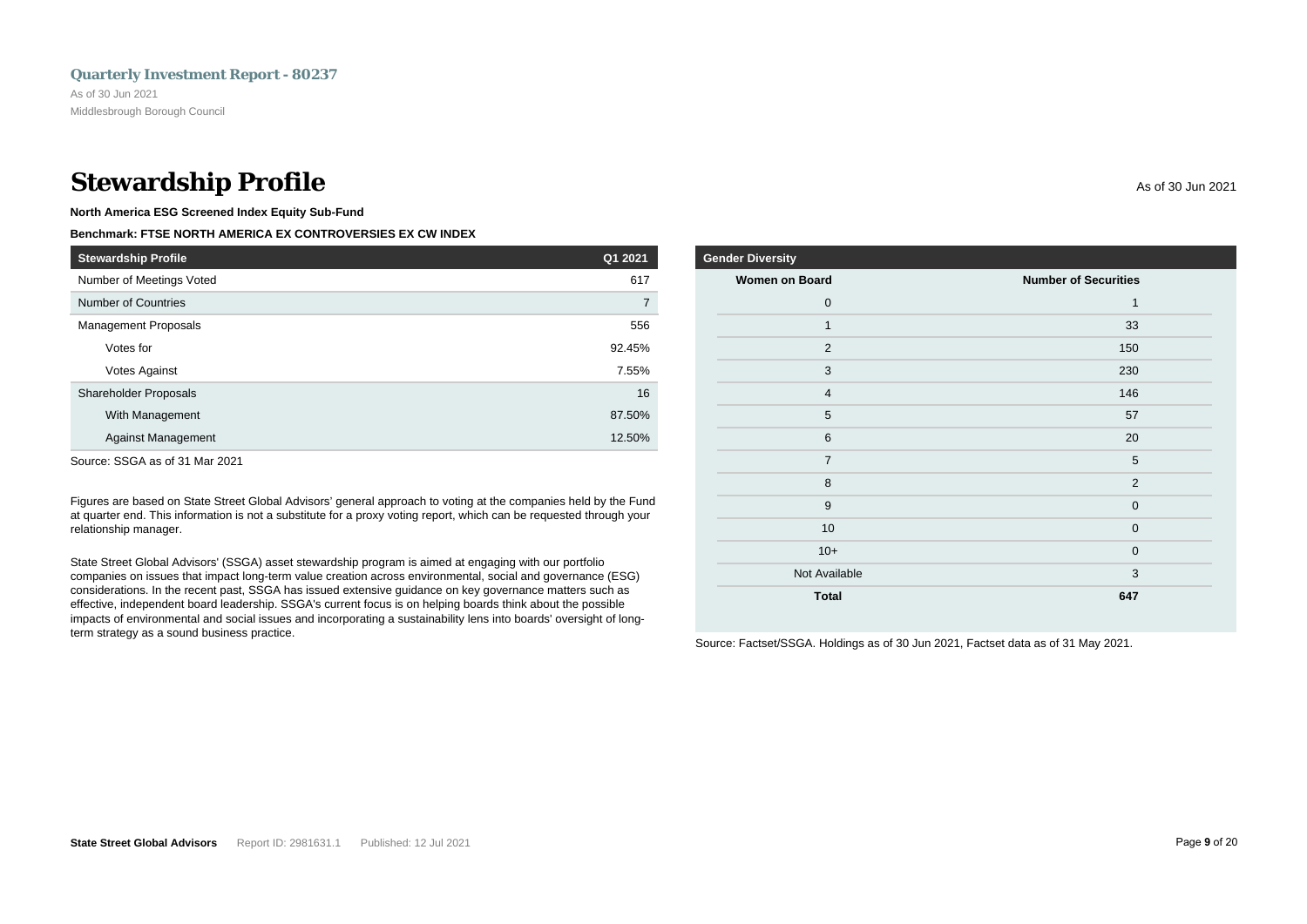## <span id="page-11-0"></span>**R-Factor<sup>TM</sup> Summary** As of 30 Jun 2021

**Japan ESG Screened Index Equity Sub-Fund**

### **Benchmark: FTSE JAPAN EX CONTROVERSIES EX CW INDEX**

| <b>R-Factor Summary</b> | <b>Fund</b> | <b>Benchmark</b> | <b>Difference</b> |
|-------------------------|-------------|------------------|-------------------|
| R-Factor                | 60.59       | 60.58            | 0.01              |
| <b>ESG</b>              | 58.95       | 58.93            | 0.02              |
| Corporate Governance    | 66.30       | 66.29            | 0.01              |

Source: SSGA. Holdings as of 30 Jun 2021, R-Factor data as of 31 May 2021.

### **What is R-Factor?**

R-Factor™ is built off a transparent scoring methodology that leverages the Sustainability Accounting Standards Board (SASB) Materiality Map, corporate governance codes, and inputs from four best-inclass ESG data providers. R-Factor supports the development of sustainable capital markets by giving investors the ability to invest in solutions that integrate financially material ESG data while incentivizing companies to improve their ESG practices and disclosure in areas that matter.

| <b>Fund Coverage</b>                    | Count | Percent of<br>Total<br><b>Securities</b> | <b>Percent of Total</b><br><b>Market Value</b> |
|-----------------------------------------|-------|------------------------------------------|------------------------------------------------|
| <b>R-Factor Securities Coverage</b>     | 480   | 95.05%                                   | 98.73%                                         |
| Total Number of Securities in Portfolio | 505   |                                          |                                                |

Source: Factset/SSGA. Holdings as of 30 Jun 2021, R-Factor data as of 31 May 2021.

| <b>Fund R-Factor Profile</b> |                   |           |
|------------------------------|-------------------|-----------|
|                              | Not Available     | 1.27%     |
|                              | Laggard           | 2.38%     |
|                              | Underperformer    | 9.61%     |
|                              | Average Performer | 21.14%    |
|                              | Outperformer      | $42.42\%$ |
|                              | Leader            | 23.18%    |



Source: Factset/SSGA. Holdings as of 30 Jun 2021, R-Factor data as of 31 May 2021.

| <b>Top 10 Positions</b>     | <b>Fund Weight</b> | <b>Benchmark</b><br>Weight |          | Difference R-Factor Rating |
|-----------------------------|--------------------|----------------------------|----------|----------------------------|
| Toyota Motor Corp.          | 4.86%              | 4.86%                      | $-0.01%$ | 66.60                      |
| Sony Group Corporation      | 2.74%              | 2.72%                      | 0.01%    | 82.20                      |
| SoftBank Group Corp.        | 2.15%              | 2.15%                      | $0.00\%$ | 56.97                      |
| <b>Keyence Corporation</b>  | 2.05%              | 2.05%                      | $0.00\%$ | 41.68                      |
| Shin-Etsu Chemical Co Ltd   | 1.51%              | 1.50%                      | 0.01%    | 61.13                      |
| Mitsubishi UFJ Financial Gr | 1.51%              | 1.51%                      | $0.00\%$ | 60.49                      |
| Recruit Holdings Co. Ltd.   | 1.48%              | 1.49%                      | $0.00\%$ | 67.59                      |
| Tokyo Electron Ltd.         | 1.44%              | 1.44%                      | $-0.01%$ | 73.76                      |
| Nintendo Co. Ltd.           | 1.41%              | 1.40%                      | 0.01%    | 64.03                      |
| Honda Motor Co. Ltd.        | 1.24%              | 1.23%                      | 0.01%    | 77.86                      |

Source: Factset/SSGA. Holdings as of 30 Jun 2021, R-Factor data as of 31 May 2021.

| <b>Top 5 R-Factor Ratings</b> |       |       |          |       |
|-------------------------------|-------|-------|----------|-------|
| Konica Minolta Inc.           | 0.06% | 0.06% | 0.01%    | 88.56 |
| Kao Corp.                     | 0.65% | 0.64% | 0.01%    | 83.02 |
| Sony Group Corporation        | 2.74% | 2.72% | 0.01%    | 82.20 |
| Japan Real Estate Investme    | 0.18% | 0.18% | $0.00\%$ | 81.26 |
| Nippon Paper Industries Co    | 0.03% | 0.02% | $0.00\%$ | 80.72 |
|                               |       |       |          |       |

Source: Factset/SSGA. Holdings as of 30 Jun 2021, R-Factor data as of 31 May 2021.

| <b>Bottom 5 R-Factor Ratings</b> |       |       |          |       |
|----------------------------------|-------|-------|----------|-------|
| Relo Group Inc.                  | 0.05% | 0.05% | $0.00\%$ | 5.25  |
| ABC-MART INC.                    | 0.04% | 0.03% | $0.00\%$ | 14.30 |
| Japan Airport Terminal Co        | 0.05% | 0.05% | $0.00\%$ | 19.09 |
| Zensho Holdings Co. Ltd.         | 0.05% | 0.06% | $0.00\%$ | 19.51 |
| lida Group Holdings Co. Ltd.     | 0.08% | 0.08% | $0.00\%$ | 19.65 |

Source: Factset/SSGA. Holdings as of 30 Jun 2021, R-Factor data as of 31 May 2021.

The R-Factor summary reflects certain ESG characteristics only, and does not reflect the portfolio's performance. Certain instruments such as cash & derivatives are excluded. ESG analytics data reported on a one month lag relative to monthly performance reporting period. Please see Important Information section for more information and definitions of the ESG Metrics presented.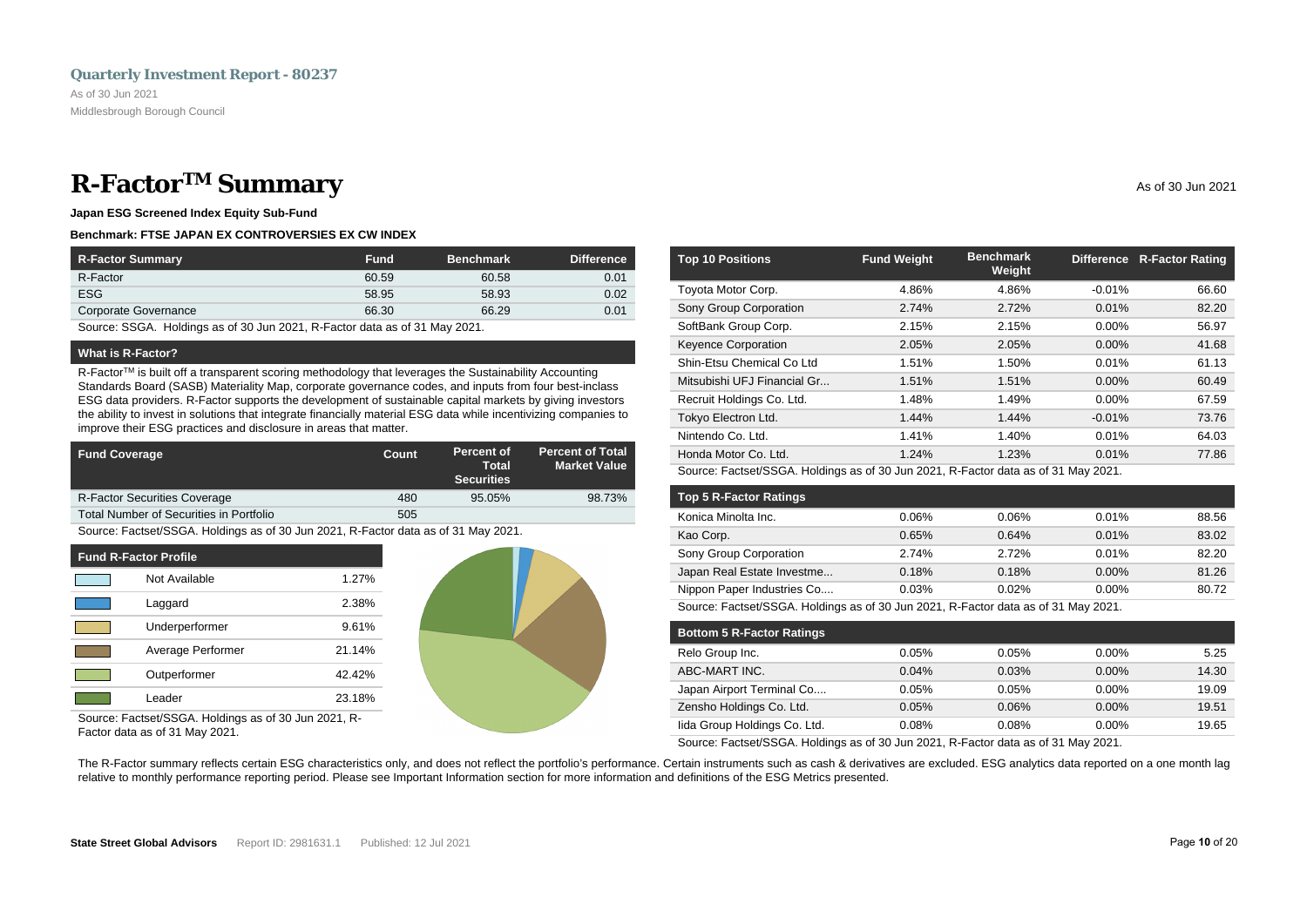## **Climate Profile** As of 30 Jun 2021

### **Japan ESG Screened Index Equity Sub-Fund**

### **Benchmark: FTSE JAPAN EX CONTROVERSIES EX CW INDEX**



Source: SSGA Holdings as of 30 Jun 2021. Trucost data as of 31 May 2021.





# **Weighted Average Carbon Intensity** - Portfolio Total Emissions - Benchmark Total Emissions



Source: SSGA Holdings as of 30 Jun 2021. Trucost data as of 31 May 2021.

**240** 

<u> 통</u> 140



Source: SSGA Holdings as of 30 Jun 2021. Trucost data as of 31 May 2021.

 $\frac{$  \text{Jun}}{21}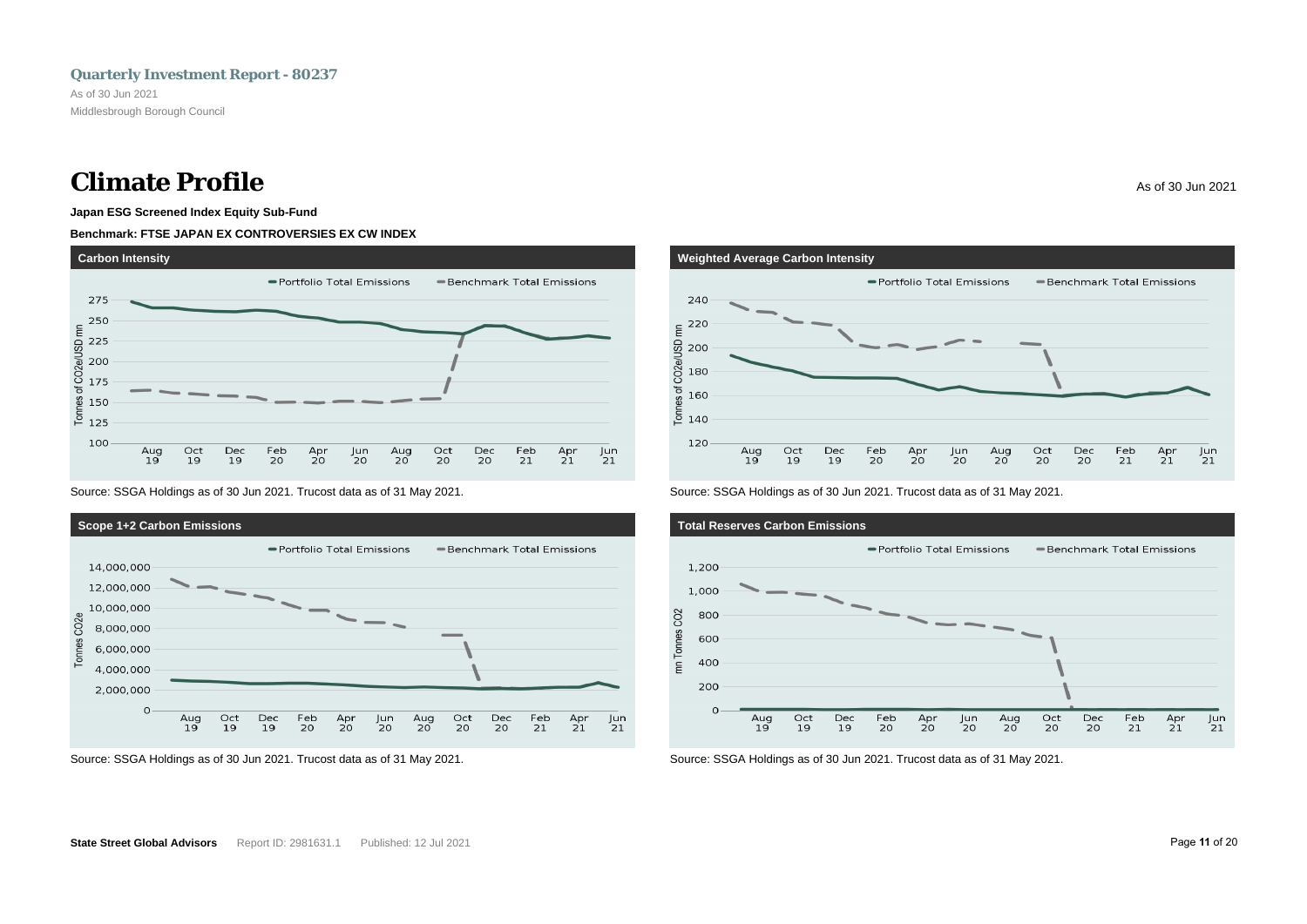## **Stewardship Profile** As of 30 Jun 2021

**Japan ESG Screened Index Equity Sub-Fund**

## **Benchmark: FTSE JAPAN EX CONTROVERSIES EX CW INDEX**

| <b>Stewardship Profile</b>  | Q1 2021     |
|-----------------------------|-------------|
| Number of Meetings Voted    | 525         |
| <b>Number of Countries</b>  |             |
| <b>Management Proposals</b> | 721         |
| Votes for                   | 93.76%      |
| <b>Votes Against</b>        | 6.24%       |
| Shareholder Proposals       | $\mathbf 0$ |
| With Management             | 0%          |
| <b>Against Management</b>   | 0%          |
|                             |             |

Source: SSGA as of 31 Mar 2021

Figures are based on State Street Global Advisors' general approach to voting at the companies held by the Fund at quarter end. This information is not a substitute for a proxy voting report, which can be requested through your relationship manager.

State Street Global Advisors' (SSGA) asset stewardship program is aimed at engaging with our portfolio companies on issues that impact long-term value creation across environmental, social and governance (ESG) considerations. In the recent past, SSGA has issued extensive guidance on key governance matters such as effective, independent board leadership. SSGA's current focus is on helping boards think about the possible impacts of environmental and social issues and incorporating a sustainability lens into boards' oversight of longterm strategy as a sound business practice.

| <b>Gender Diversity</b> |                             |
|-------------------------|-----------------------------|
| <b>Women on Board</b>   | <b>Number of Securities</b> |
| $\mathbf 0$             | 175                         |
| 1                       | 227                         |
| $\overline{2}$          | 82                          |
| 3                       | 18                          |
| $\overline{4}$          | 3                           |
| 5                       | $\mathbf 0$                 |
| $6\phantom{1}$          | $\mathbf 0$                 |
| $\overline{7}$          | $\mathbf 0$                 |
| 8                       | $\mathbf 0$                 |
| 9                       | $\mathbf 0$                 |
| 10                      | $\mathbf 0$                 |
| $10+$                   | $\mathbf 0$                 |
| Not Available           | $\mathbf 0$                 |
| <b>Total</b>            | 505                         |

Source: Factset/SSGA. Holdings as of 30 Jun 2021, Factset data as of 31 May 2021.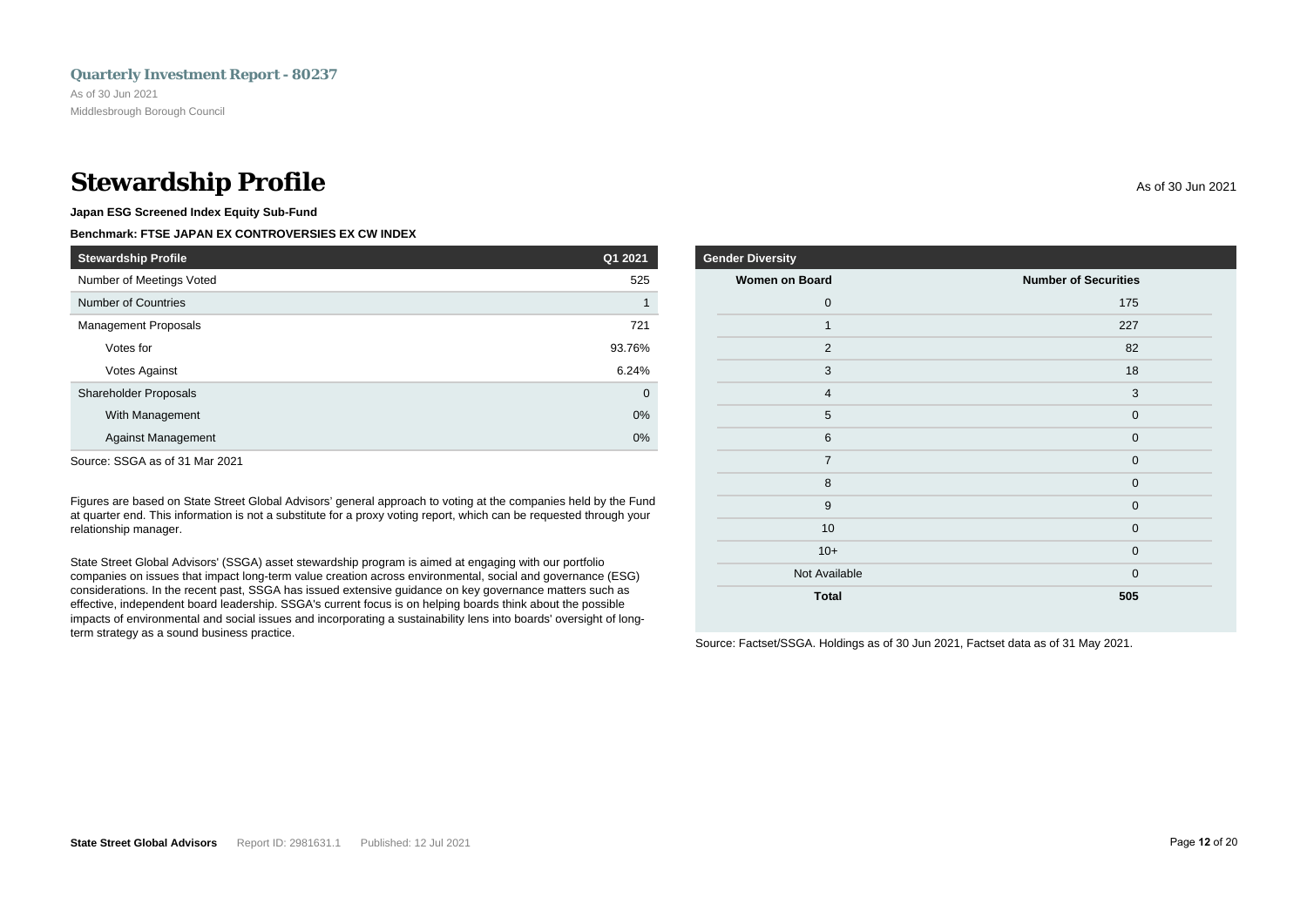## <span id="page-14-0"></span>**R**-Factor<sup>TM</sup> Summary As of 30 Jun 2021

**Asia Pacific ex Japan ESG Screened Index Equity Sub-Fund**

### **Benchmark: FTSE DEVELOPED ASIA PACIFIC EX JAPAN EX CONTROVERSIES EX CW INDEX**

| R-Factor Summary     | <b>Fund</b> | <b>Benchmark</b> | <b>Difference</b> |
|----------------------|-------------|------------------|-------------------|
| R-Factor             | 61.27       | 61.32            | $-0.05$           |
| <b>ESG</b>           | 60.93       | 60.98            | $-0.05$           |
| Corporate Governance | 54.27       | 54.29            | $-0.02$           |

Source: SSGA. Holdings as of 30 Jun 2021, R-Factor data as of 31 May 2021.

### **What is R-Factor?**

R-Factor<sup>TM</sup> is built off a transparent scoring methodology that leverages the Sustainability Accounting Standards Board (SASB) Materiality Map, corporate governance codes, and inputs from four best-inclass ESG data providers. R-Factor supports the development of sustainable capital markets by giving investors the ability to invest in solutions that integrate financially material ESG data while incentivizing companies to improve their ESG practices and disclosure in areas that matter.

| <b>Fund Coverage</b>                    | Count | Percent of<br>Total<br><b>Securities</b> | <b>Percent of Total</b><br><b>Market Value</b> |
|-----------------------------------------|-------|------------------------------------------|------------------------------------------------|
| <b>R-Factor Securities Coverage</b>     | 371   | 94.88%                                   | 98.04%                                         |
| Total Number of Securities in Portfolio | 391   |                                          |                                                |

Source: Factset/SSGA. Holdings as of 30 Jun 2021, R-Factor data as of 31 May 2021.

| <b>Fund R-Factor Profile</b> |                   |        |  |
|------------------------------|-------------------|--------|--|
|                              | Not Available     | 1.96%  |  |
|                              | Laggard           | 3.78%  |  |
|                              | Underperformer    | 5.36%  |  |
|                              | Average Performer | 25.65% |  |
|                              | Outperformer      | 33.68% |  |
|                              | I eader           | 29.55% |  |



Source: Factset/SSGA. Holdings as of 30 Jun 2021, R-Factor data as of 31 May 2021.

| <b>Fund Weight</b> | <b>Benchmark</b><br>Weight |          | Difference R-Factor Rating |
|--------------------|----------------------------|----------|----------------------------|
| 10.27%             | 10.26%                     | 0.02%    | 80.77                      |
| 4.59%              | 4.59%                      | $0.00\%$ | 68.68                      |
| 4.06%              | 4.07%                      | $-0.01%$ | 66.56                      |
| 2.97%              | 2.97%                      | $-0.01%$ | 64.02                      |
| 2.31%              | 2.31%                      | $0.00\%$ | 64.81                      |
| 2.17%              | 2.17%                      | $-0.01%$ | 66.43                      |
| 1.98%              | 1.98%                      | $-0.01%$ | 68.22                      |
| 1.83%              | 1.84%                      | $-0.01%$ | 70.82                      |
| 1.78%              | 1.78%                      | $0.00\%$ | 68.60                      |
| 1.64%              | 1.64%                      | $0.00\%$ | 80.77                      |
|                    |                            |          |                            |

Source: Factset/SSGA. Holdings as of 30 Jun 2021, R-Factor data as of 31 May 2021.

| <b>Top 5 R-Factor Ratings</b> |       |       |          |       |
|-------------------------------|-------|-------|----------|-------|
| Dexus                         | 0.26% | 0.26% | $0.00\%$ | 95.44 |
| <b>GPT Group</b>              | 0.22% | 0.22% | $0.00\%$ | 91.64 |
| COWAY Co. Ltd.                | 0.12% | 0.12% | 0.00%    | 82.02 |
| Lenovo Group Limited          | 0.26% | 0.26% | $0.00\%$ | 81.63 |
| Samsung Electronics Co Ltd    | 1.64% | 1.64% | $0.00\%$ | 80.77 |
|                               |       |       |          |       |

Source: Factset/SSGA. Holdings as of 30 Jun 2021, R-Factor data as of 31 May 2021.

| <b>Bottom 5 R-Factor Ratings</b> |       |          |          |       |
|----------------------------------|-------|----------|----------|-------|
| KOREA INVESTMENT HOLD            | 0.11% | $0.11\%$ | $0.00\%$ | 0     |
| HOTEL SHILLA CO. LTD.            | 0.08% | 0.08%    | $0.00\%$ | 9.78  |
| Medy-Tox Inc.                    | 0.03% | 0.03%    | $0.00\%$ | 10.88 |
| Hanssem Co. Ltd                  | 0.03% | 0.03%    | $0.00\%$ | 11.08 |
| LS Corp.                         | 0.03% | 0.03%    | $0.00\%$ | 12.42 |

Source: Factset/SSGA. Holdings as of 30 Jun 2021, R-Factor data as of 31 May 2021.

The R-Factor summary reflects certain ESG characteristics only, and does not reflect the portfolio's performance. Certain instruments such as cash & derivatives are excluded. ESG analytics data reported on a one month lag relative to monthly performance reporting period. Please see Important Information section for more information and definitions of the ESG Metrics presented.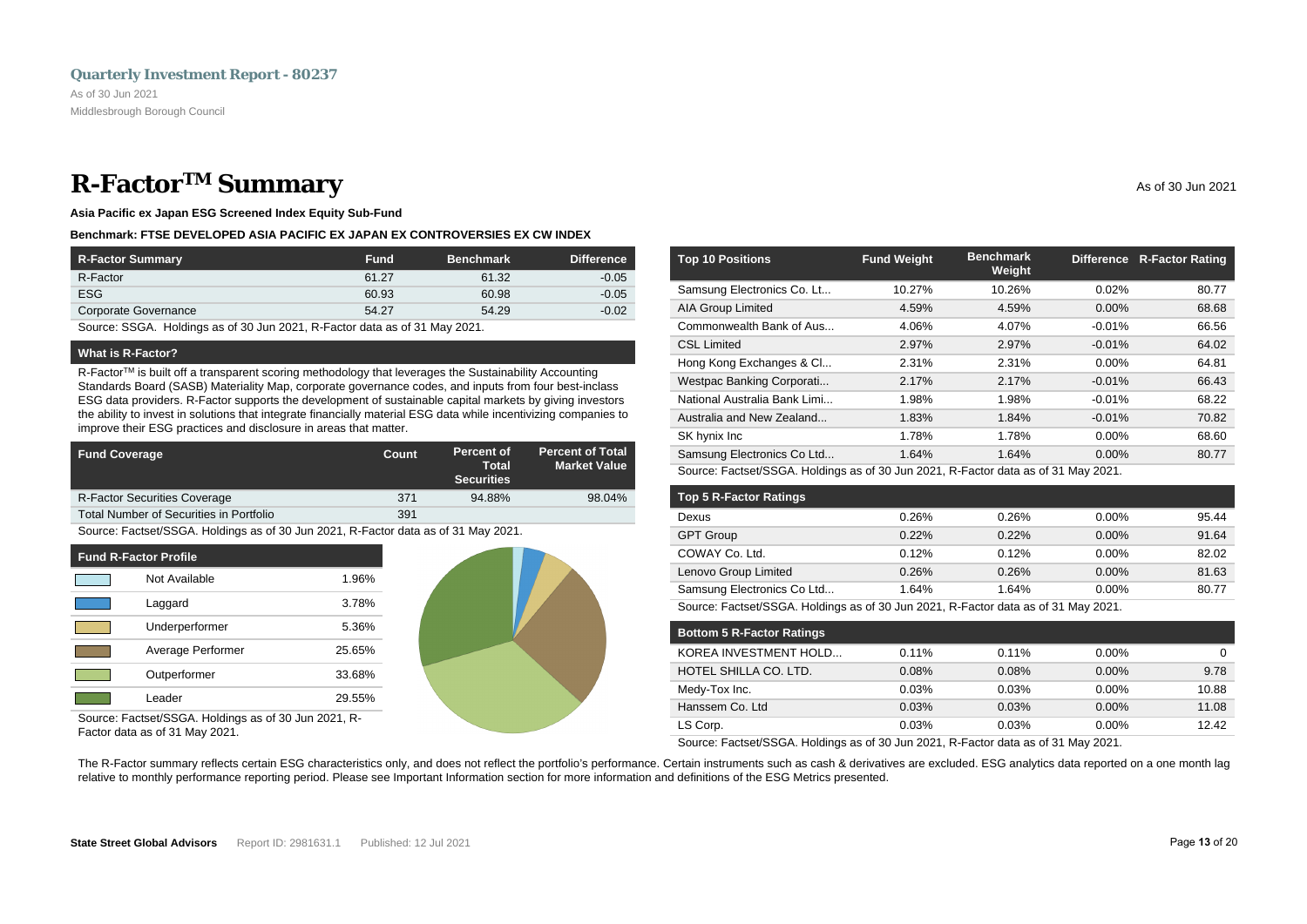## **Climate Profile** As of 30 Jun 2021

### **Asia Pacific ex Japan ESG Screened Index Equity Sub-Fund**

### **Benchmark: FTSE DEVELOPED ASIA PACIFIC EX JAPAN EX CONTROVERSIES EX CW INDEX**



Source: SSGA Holdings as of 30 Jun 2021. Trucost data as of 31 May 2021.



Source: SSGA Holdings as of 30 Jun 2021. Trucost data as of 31 May 2021.



Source: SSGA Holdings as of 30 Jun 2021. Trucost data as of 31 May 2021.



Source: SSGA Holdings as of 30 Jun 2021. Trucost data as of 31 May 2021.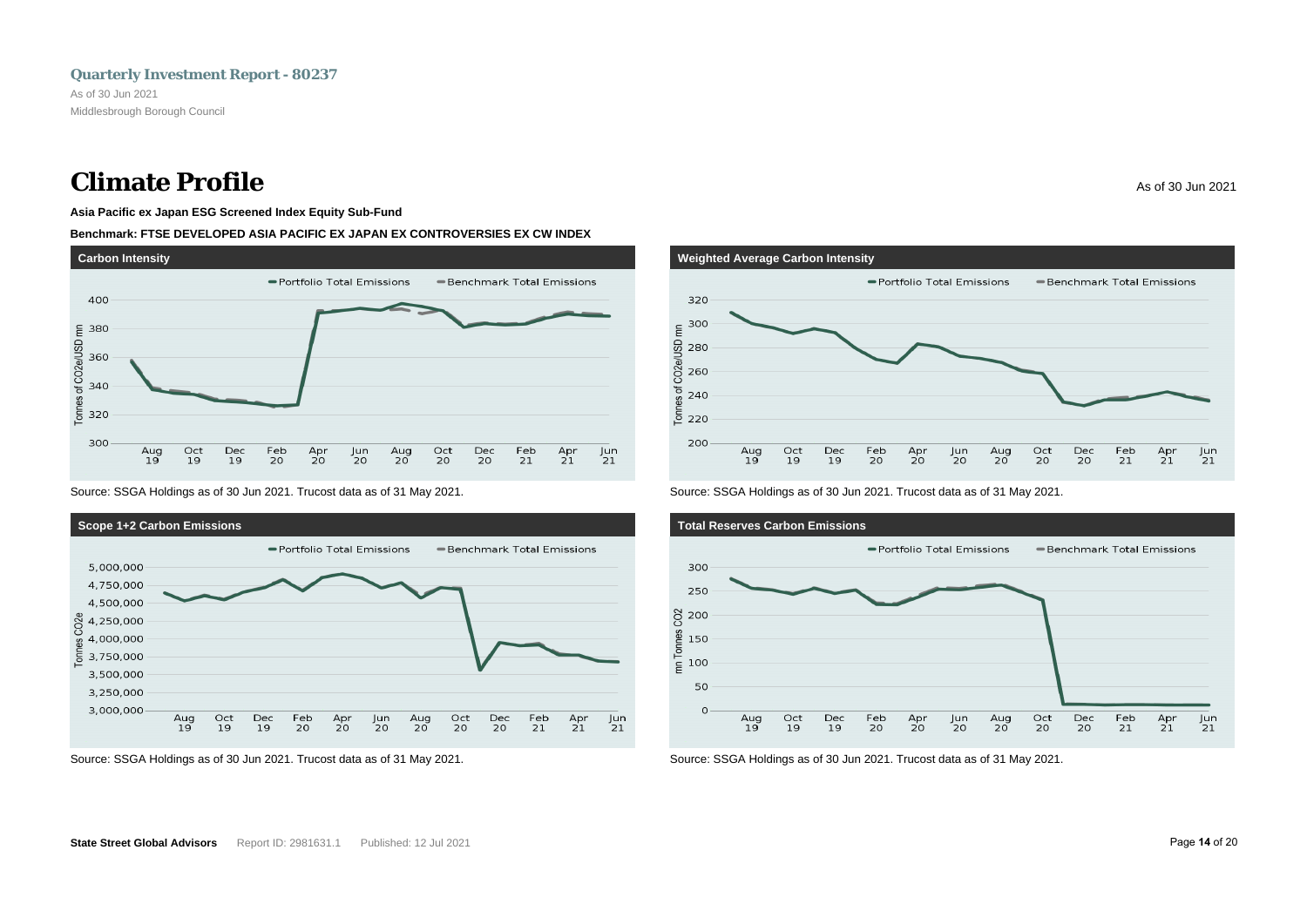## **Stewardship Profile** As of 30 Jun 2021

**Asia Pacific ex Japan ESG Screened Index Equity Sub-Fund**

### **Benchmark: FTSE DEVELOPED ASIA PACIFIC EX JAPAN EX CONTROVERSIES EX CW INDEX**

| <b>Stewardship Profile</b>   | Q1 2021 |
|------------------------------|---------|
| Number of Meetings Voted     | 393     |
| Number of Countries          | 6       |
| <b>Management Proposals</b>  | 972     |
| Votes for                    | 79.42%  |
| Votes Against                | 20.58%  |
| <b>Shareholder Proposals</b> | 6       |
| With Management              | 100%    |
| <b>Against Management</b>    | 0%      |
| ---- - ---- ---              |         |

Source: SSGA as of 31 Mar 2021

Figures are based on State Street Global Advisors' general approach to voting at the companies held by the Fund at quarter end. This information is not a substitute for a proxy voting report, which can be requested through your relationship manager.

State Street Global Advisors' (SSGA) asset stewardship program is aimed at engaging with our portfolio companies on issues that impact long-term value creation across environmental, social and governance (ESG) considerations. In the recent past, SSGA has issued extensive guidance on key governance matters such as effective, independent board leadership. SSGA's current focus is on helping boards think about the possible impacts of environmental and social issues and incorporating a sustainability lens into boards' oversight of longterm strategy as a sound business practice.

| <b>Gender Diversity</b> |                             |
|-------------------------|-----------------------------|
| <b>Women on Board</b>   | <b>Number of Securities</b> |
| $\mathbf 0$             | 119                         |
| 1                       | 79                          |
| $\overline{2}$          | 77                          |
| 3                       | 81                          |
| $\overline{4}$          | 25                          |
| 5                       | 6                           |
| 6                       | $\mathbf 0$                 |
| $\overline{7}$          | $\mathbf{0}$                |
| 8                       | $\mathbf{1}$                |
| 9                       | $\mathbf{0}$                |
| 10                      | $\mathbf{0}$                |
| $10+$                   | $\mathbf{0}$                |
| Not Available           | 3                           |

**Total 391**

Source: Factset/SSGA. Holdings as of 30 Jun 2021, Factset data as of 31 May 2021.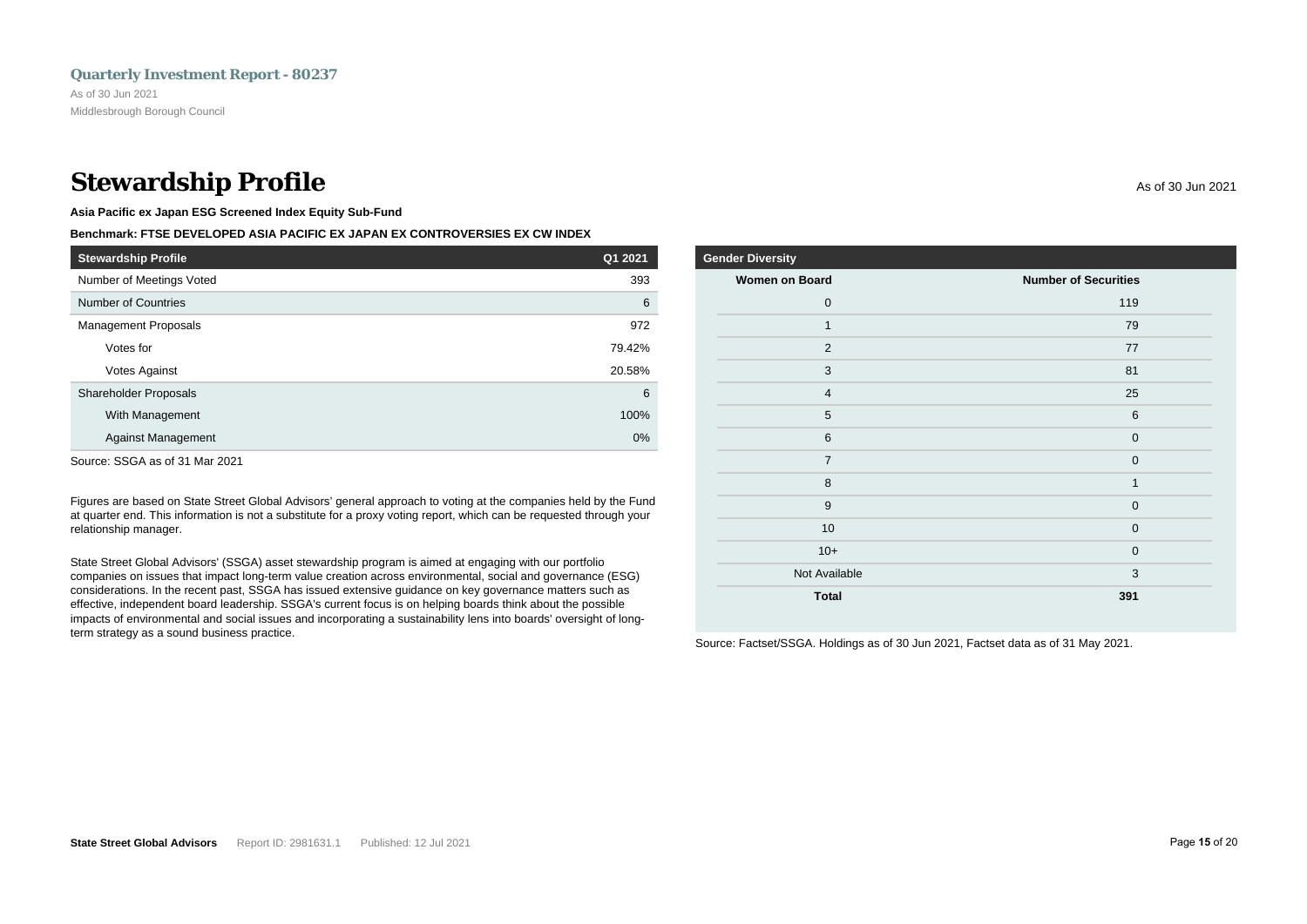<span id="page-17-0"></span>**Quarterly Investment Report - 80237** As of 30 Jun 2021 Middlesbrough Borough Council

## **Relationship Management Team**



**Christopher Timms** Sr Relationship Mgr II

Phone: 442033956617 Fax: Christopher\_Timms@ssga.com



**Kian Gheissari**

Phone: 442033956754 Fax: Kian\_Gheissari@SSgA.com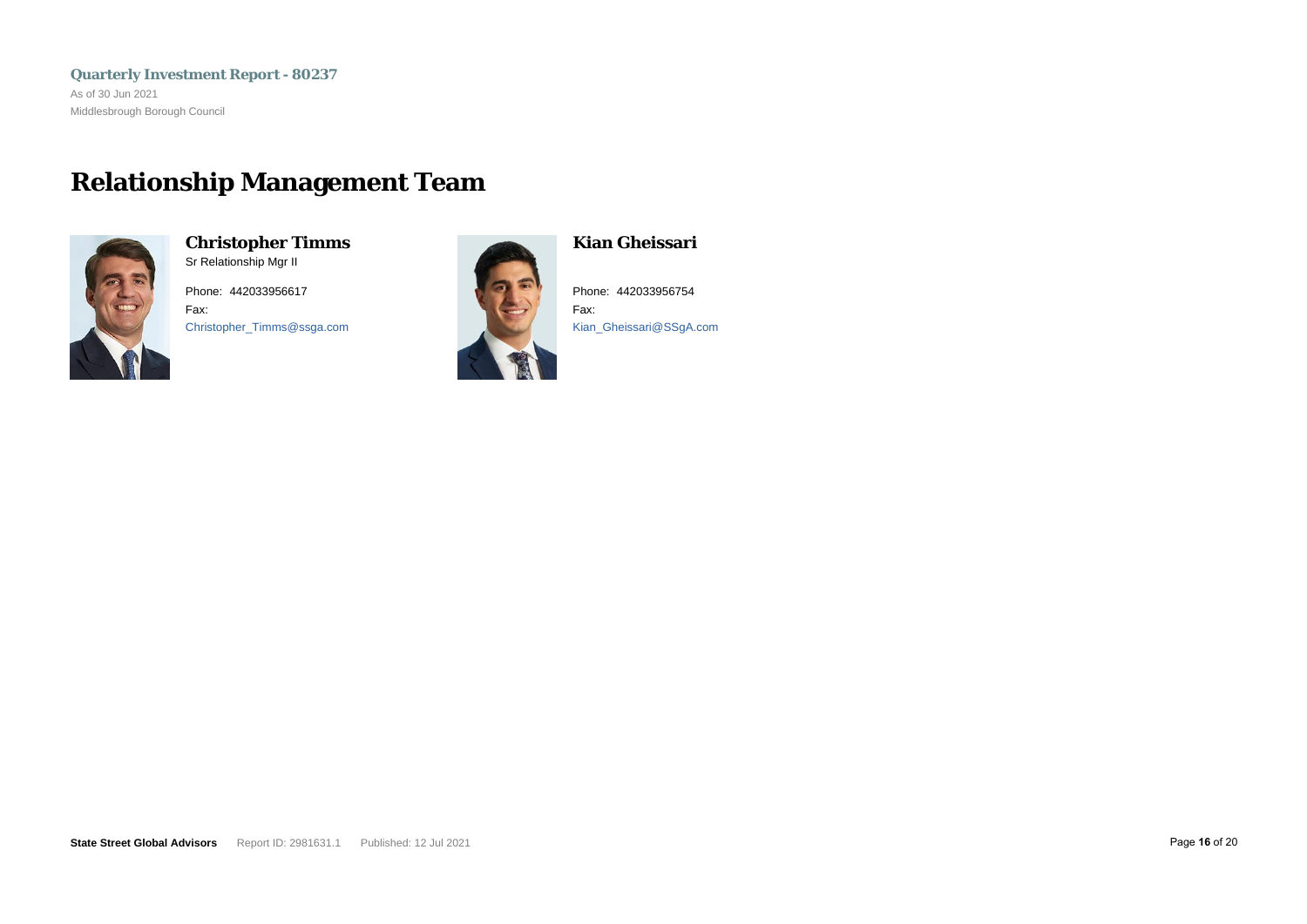## <span id="page-18-0"></span>**Quarterly Investment Report - 80237** As of 30 Jun 2021 Middlesbrough Borough Council

## **Important Information**

- R-Factor™ is an ESG scoring system that leverages commonly accepted materiality frameworks to generate a unique ESG score for listed companies. The score is powered by ESG data from four different providers in an effort to improve overall coverage and remove biases inherent in existing scoring methodologies. R-Factor™ is designed to put companies in the driver's seat to help create sustainable markets.
- R-Factor™ Scores are comparable across industries. The ESG and Corporate Governance (CorpGov) scores are designed to be based on issues that are material to a company's industry and regulatory region. A uniform grading scale allows for interpretation of the final company level score to allow for comparison across companies.
- Responsible-Factor (R Factor) scoring is designed by State Street to reflect certain ESG characteristics and does not represent investment performance. Results generated out of the scoring model is based on sustainability and corporate governance dimensions of a scored entity.
- The returns on a portfolio of securities which exclude companies that do not meet the portfolio's specified ESG criteria may trail the returns on a portfolio of securities which include such companies. A portfolio's ESG criteria may result in the portfolio investing in industry sectors or securities which underperform the market as a whole.
- The R-Factor™ scoring process comprises two underlying components. The first component is based on the framework published by the Sustainability Accounting Standards Board ("SASB"), which is used for all ESG aspects of the score other than those relating to corporate governance issues. The SASB framework attempts to identify ESG risks that are financially material to the issuer-based on its industry classification. This component of the R-Factor™ score is determined using only those metrics from the ESG data providers that specifically address ESG risks identified by the SASB framework as being financially material to the issuer-based on its industry classification.
- The second component of the score, the CorpGov score, is generated using region-specific corporate governance codes developed by investors or regulators. The governance codes describe minimum corporate governance expectations of a particular region and typically address topics such as shareholder rights, board independence and executive compensation. This component of the R-Factor™ uses data provided by ISS Governance to assign a governance score to issuers according to these governance codes.
- Within each industry group, issuers are classified into five distinct ESG performance groups based on which percentile their R-Factor™ scores fall into. A company is classified in one of the five ESG performance classes (Laggard - 10% of universe, Underperformer - 20% of universe, Average Performer - 40% of universe, Outperformer - 20% of universe or Leader - 10% of universe) by comparing the company's R-Factor™ score against a band. R-Factor™ scores are normally distributed using normalized ratings on a 0-100 rating scale.
- Discrepancy between the number of holdings in the R-Factor™ Summary versus the number of holdings in the regular reporting package may arise as the R-Factor™ Summary is counted based on number of issuers rather than number of holdings in the portfolio.
- For examples of public language regarding R-Factor see the ELR Registration Statement here: https://www.sec.gov/Archives/edgar/data/1107414/000119312519192334/d774617d497.html
- Carbon Intensity Measured in Metric tons CO2e/USD millions revenues. The aggregation of operational and first-tier supply chain carbon footprints of index constituents per USD (equal weighted).
- Weighted Average Carbon Intensity Measured in Metric tons CO2e/USD millions revenues. The weighted average of individual company intensities (operational and first-tier supply chain emissions over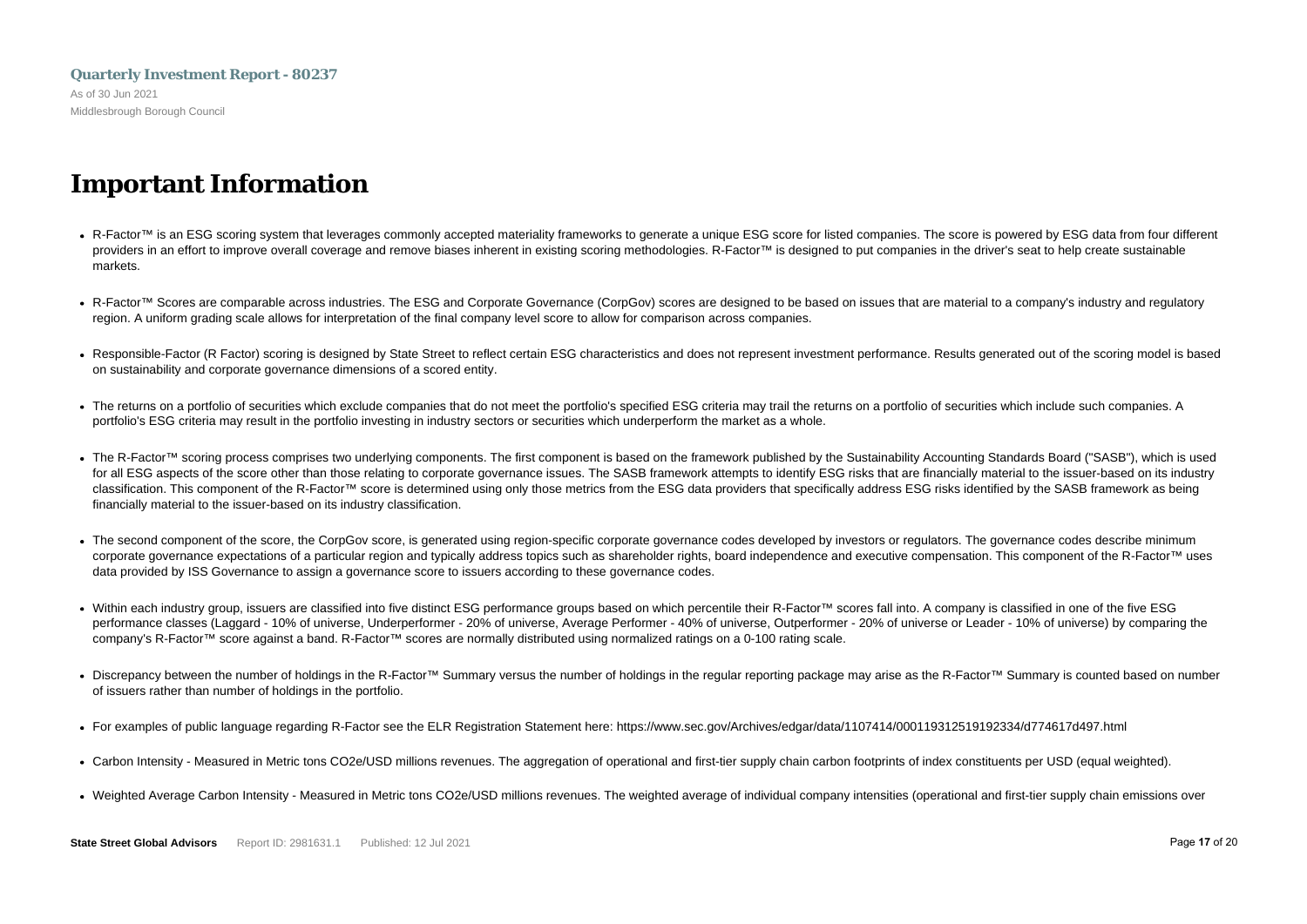As of 30 Jun 2021 Middlesbrough Borough Council

revenues), weighted by the proportion of each constituent in the index.

- Scope 1+2 Carbon Emissions- Measured in Metric Tons of CO2e. The GHG emissions from operations that are owned or controlled by the company, as well as GHG emissions from consumption of purchased electricity, heat or steam, by the company
- Total Reserves CO2 Emissions Measured in Metric tons of CO2. The carbon footprint that could be generated if the proven and probable fossil fuel reserves owned by index constituents were burned per USD million invested. Unlike carbon intensity and carbon emissions, the S&P Trucost Total Reserves Emissions metric is a very specific indicator that is only applicable to a very selected number of companies in extractive and carbon-intensive industries. Those companies are assigned Total Reserves Emissions numerical results by Trucost, whereas the rest of the holdings in other industries do not have numerical scores and are instead displaying "null", blank values. In order to present a more comprehensive overview of a portfolio's overall weighted average fossil fuel reserves, State Street Global Advisors replaces blank results with "zeros". While that might slightly underestimate the final weighted average volume, it provides a more realistic result, given that most companies in global indices have no ownership of fossil fuel reserves.
- We are currently using FactSet's own "People" dataset to disclose the number of women on the board, for each company in the Fund's portfolio.
- Data and metrics have been sourced as follows from the following contributors as of the date of this report, and are subject to their disclosures below. All other data has been sourced by SSGA.
- Trucost Sections: Carbon Intensity, Weighted Average Carbon Intensity, Scope 1+2 Carbon Emissions, Total Reserves Carbon Emissions Trucost® is a registered trademark of S&P Trucost Limited ("Trucost") and is used under license. The ESG Report is/are not in any way sponsored, endorsed, sold or promoted by Trucost or its affiliates (together the "Licensor Parties") and none of the Licensor Parties make any claim, prediction, warranty or representation whatsoever, expressly or impliedly, either as to (i) the results to be obtained from the use of Trucost data with the report, or (ii) the suitability of the Trucost data for the purpose to which it is being put in connection with the report. None of the Licensor Parties provide any financial or investment advice or recommendation in relation to the report. None of the Licensor Parties shall be liable (whether in negligence or otherwise) to any person for any error in the Trucost data or under any obligation to advise any person of any error therein.
- FactSet Sections: Gender Diversity This publication may contain FactSet proprietary information ("FactSet Information") that may not be reproduced, used, disseminated, modified nor published in any manner without the express prior written consent of FactSet. The FactSet Information is provided "as is" and all representations and warranties whether oral or written, express or implied (by common law, statute or otherwise), are hereby excluded and disclaimed, to the fullest extent permitted by law. In particular, with regard to the FactSet Information, FactSet disclaims any implied warranties of merchantability and fitness for a particular purpose and makes no warranty of accuracy, completeness, timeliness, functionality, and/or reliability. The FactSet Information does not constitute investment advice and any opinions or assertion contained in any publication containing the FactSet Information (and/or the FactSet Information itself) does not represent the opinions or beliefs of FactSet, its affiliated and/or related entities, and/or any of their respective employees. FactSet is not liable for any damages arising from the use, in any manner, of this publication or FactSet Information which may be contained herein.
- All information has been obtained from sources believed to be reliable, buts its accuracy is not guaranteed. There is no representation or warranty as to the current accuracy, reliability or completeness of, nor liability for, decisions based on such information and it should not be relied on as such.
- Issued and approved by State Street Global Advisors Limited.
- State Street Global Advisors Limited is authorised and regulated by the Financial Conduct Authority.
- Registered Number: 4486031 England.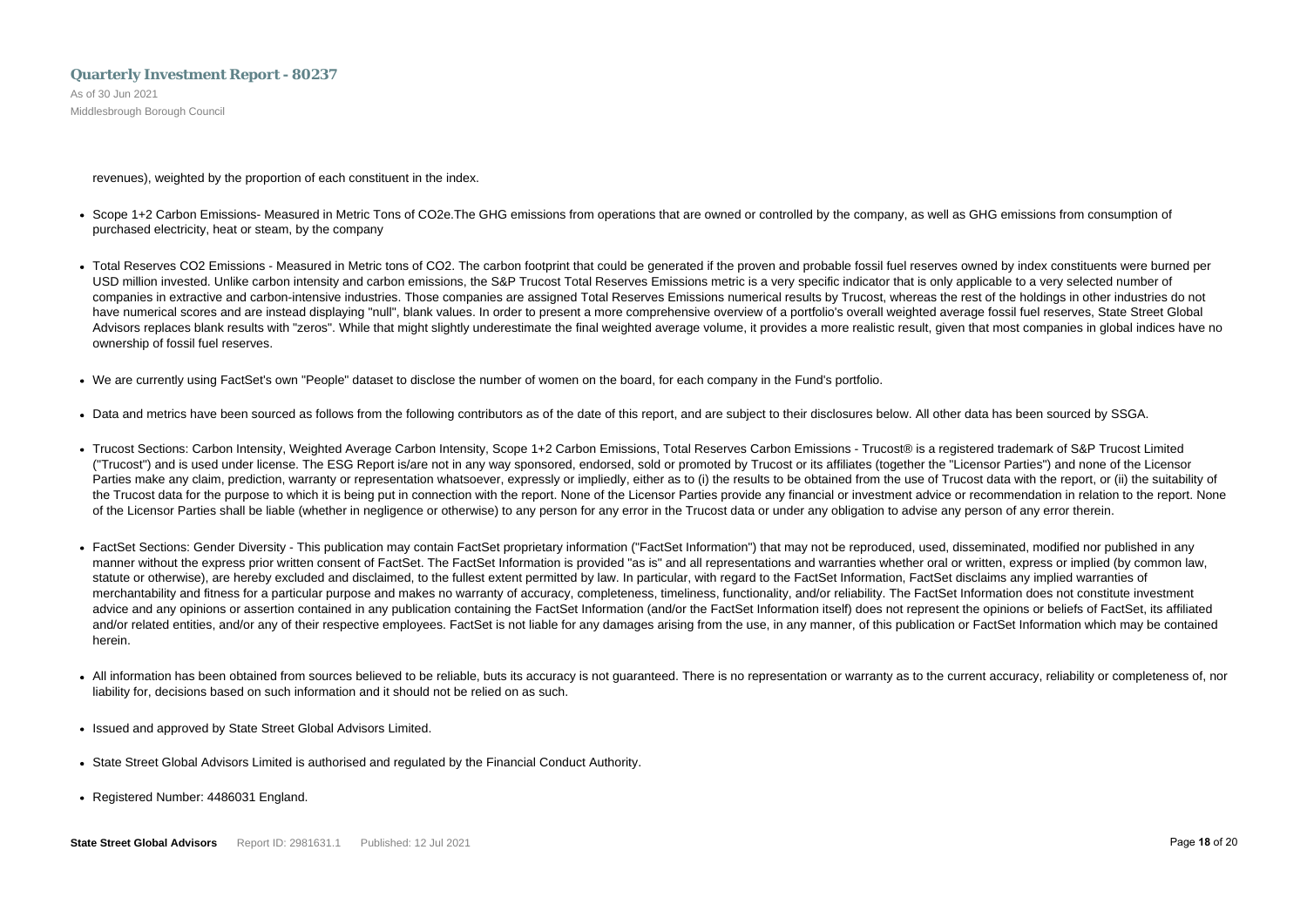As of 30 Jun 2021 Middlesbrough Borough Council

- State Street Global Advisors Limited, a company registered in England with company number 2509928 and VAT number 5776591 81 and whose registered office is at 20 Churchill Place, London E14 5HJ.
- This report is prepared solely for the use of the named client and should not be used by any other party.
- All data sourced by State Street Global Advisors Limited unless stated otherwise.
- All valuations are based on Trade Date accounting.
- Performance figures are calculated 'Gross of Fees' unless otherwise stated.
- Returns are annualised for periods greater than one year.
- Returns are calculated using the accrual accounting method.
- Performance figures are calculated by the Modified Dietz method or by the True Time-Weighted return method.
- Past performance is not necessarily indicative of future investment performance.
- Performance returns greater than one year are calculated using a daily annualisation formula. Returns for the same time period based on other formulas, such as monthly annualisation, may produce different results.
- The account summary page details the opening balance at the start of the reporting period which is the equivalent of the closing balance of the previous reporting period.
- If you are invested into any pooled fund or common trust fund, it may use over-the-counter swaps, derivatives or a synthetic instrument (collectively "Derivatives") to increase or decrease exposure in a particular market, asset class or sector to effectuate the fund's strategy. Derivatives agreements are privately negotiated agreements between the fund and the counterparty, rather than an exchange, and therefore Derivatives carry risks related to counterparty creditworthiness, settlement default and market conditions. Derivatives agreements can require that the fund post collateral to the counterparty consistent with the mark-to-market price of the Derivative. SSGA makes no representations or assurances that the Derivative will perform as intended.
- If you are invested in an SSGA commingled fund or common trust fund that participates in State Street's securities lending program (each a "lending fund"), the Fund participates in an agency securities lending program sponsored by State Street Bank and Trust Company (the "lending agent") whereby the lending agent may lend up to 100% of the Fund's securities, and invest the collateral posted by the borrowers of those loaned securities in collateral reinvestment funds (the "Collateral Pools"). The Collateral Pools are not registered money market funds and are not guaranteed investments. The Fund compensates its lending agent in connection with operating and maintaining the securities lending program. SSGA acts as investment manager for the Collateral Pools and is compensated for its services. The Collateral Pools are managed to a specific investment objective as set forth in the governing documents for the Collateral Pools. For more information regarding the Collateral Pool refer to the "US Cash Collateral Strategy Disclosure Document." Securities lending programs and the subsequent reinvestment of the posted collateral are subject to a number of risks, including the risk that the value of the investments held in the Collateral Pool may decline in value, be sold at a loss or incur credit losses. The net asset value of the Collateral Pool is subject to market conditions and will fluctuate and may decrease in the future. More information on the securities lending program and on the Collateral Pools, including the "US Cash Collateral Strategy Disclosure Document" and the current mark to market unit price are available on Client's Corner and also available upon request from your SSGA Relationship Manager.
- The information provided within this report is for the sole use of the official report recipient. It may not be reproduced in any form without express permission of State Street Global Advisors Limited. Whilst